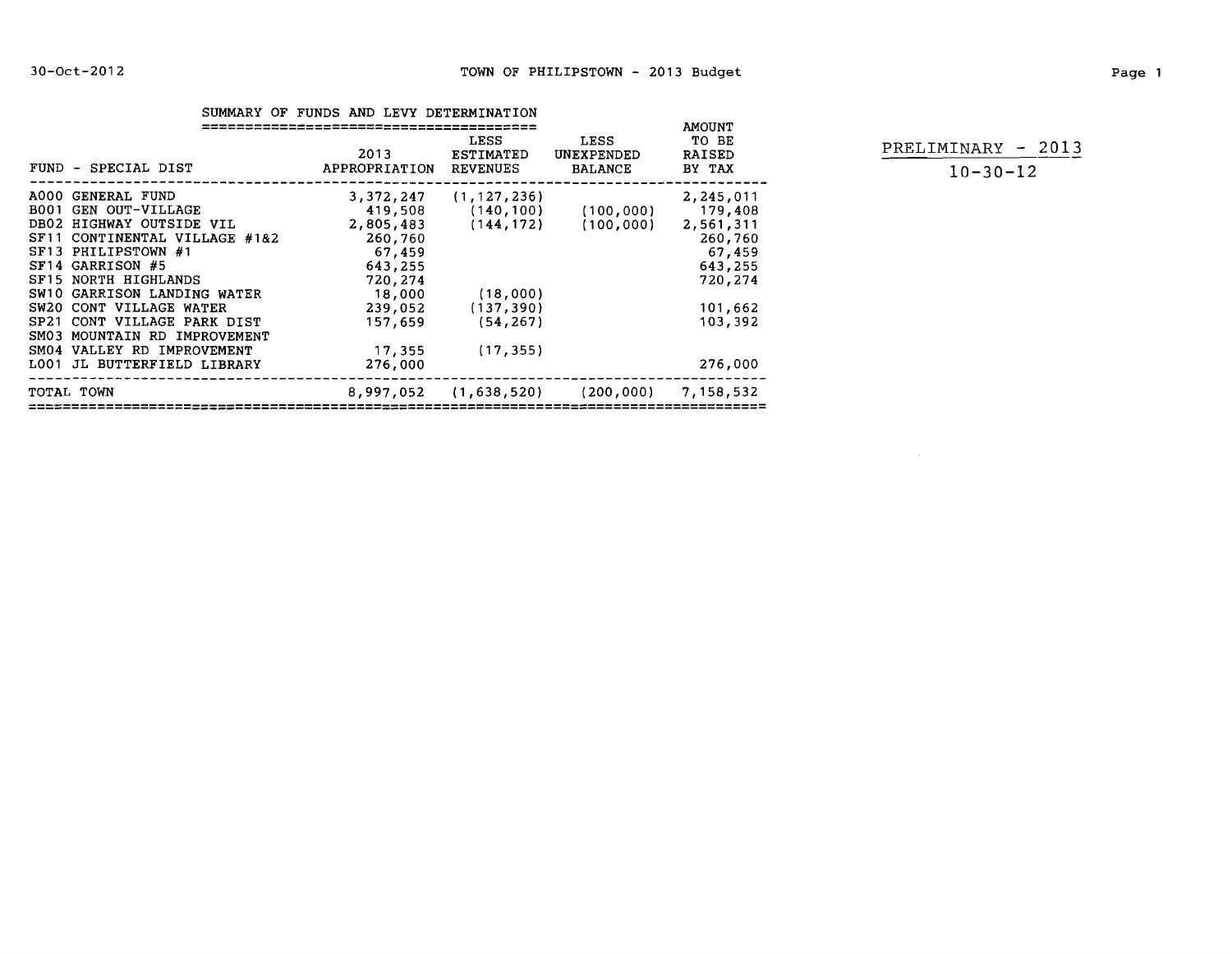2013 PROPOSED TAX RATE AND CHANGE FROM PREVIOUS YEAR

| FINAL 2012<br><b>ASSESSED</b><br>FUND - SPECIAL DIST<br>VALUATION                                                                                                                                                                                                                        | 2013<br><b>AMOUNT</b><br>OF LEVY                                         | <b>PROPOSED</b><br>2013 TAX<br><b>RATE</b>                                       | 2012<br>RATE PER<br>(000)                                                        | % CHANGE<br><b>FROM 2012</b>                                      |
|------------------------------------------------------------------------------------------------------------------------------------------------------------------------------------------------------------------------------------------------------------------------------------------|--------------------------------------------------------------------------|----------------------------------------------------------------------------------|----------------------------------------------------------------------------------|-------------------------------------------------------------------|
| 1,010,112,446<br>GENERAL TOWNWIDE<br>823, 275, 324<br>GENERAL OUTSIDE VIL                                                                                                                                                                                                                | 2,245,011<br>2,740,719                                                   | 2.222536<br>3.329043                                                             | 2.090235<br>3.268390                                                             | 6.33%<br>1.86%                                                    |
| 132,991,923<br>SF11 CONT VILLAGE #1<br>39,665,515<br>SF13 PHILIPSTOWN #1<br>SF14 GARRISON #5<br>381,434,924<br>287,585,157<br>SF15 NORTH HIGHLANDS<br>87,699,088<br>CONT VIL WATER<br>SW20<br>105,355,169<br>SP <sub>21</sub><br>CONT VIL P DIST<br>JL BUTTERFIELD 1.010.112.446<br>LOO1 | 260,760<br>67,459<br>643,255<br>720,274<br>101,662<br>103,392<br>276,000 | 1.960721<br>1.700696<br>1.686408<br>2.504559<br>1.159214<br>0.981366<br>0.273237 | 1.806455<br>1.682542<br>1.565872<br>2.505852<br>1.099415<br>0.939778<br>0.271687 | 8.54%<br>1.08 <sub>5</sub><br>7.70%<br>$-0.05%$<br>5.44%<br>4.43% |
| TOTAL TAXES TO BE RAISED                                                                                                                                                                                                                                                                 | 7,158,532                                                                |                                                                                  |                                                                                  |                                                                   |

## SCHEDULE OF SALARIES OF ELECTED TOWN OFFICERS (ARTICLE 8 OF THE TOWN LAW)

| OFFICER             | 2012<br><b>SALARY</b> | 2013<br><b>SALARY</b> |
|---------------------|-----------------------|-----------------------|
| SUPERVISOR          | 26,000                | 26,000                |
| COUNCILMAN          | 18,000                | 18,000                |
| COUNCILMAN          | 18,000                | 18,000                |
| COUNCILMAN          | 18,000                | 18,000                |
| COUNCILMAN          | 18,000                | 18,000                |
| TOWN JUSTICE        | 23,000                | 23,000                |
| TOWN JUSTICE        | 23,000                | 23,000                |
| TOWN CLERK/TAX COLL | 51,000                | 51,000                |
| SUPT/HIGHWAYS       | 91,000                | 91,000                |
| ASSESSOR/CHAIR      |                       |                       |

ASSESSOR

ASSESSOR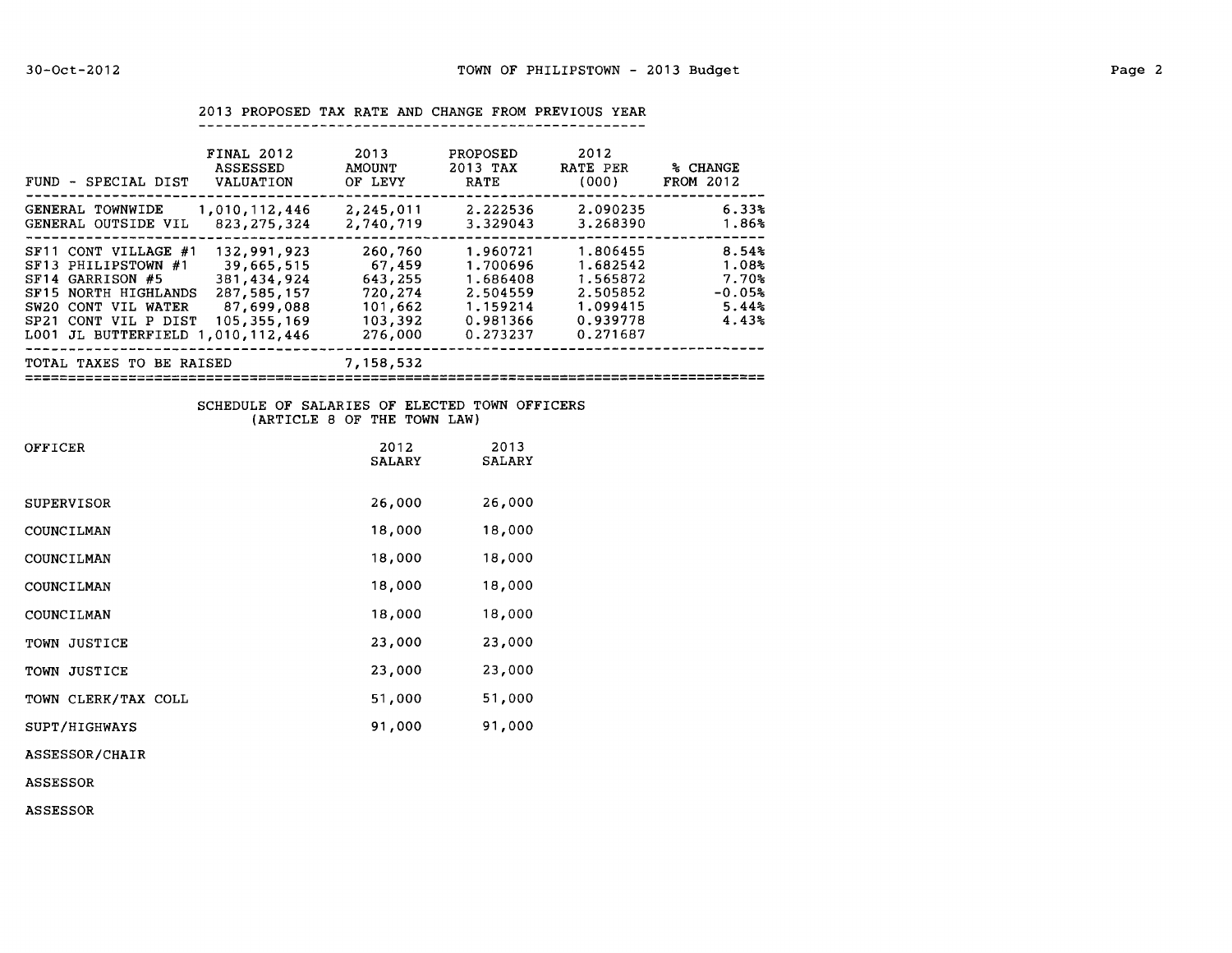|                                                    |                                                                            | 2011                     | <b>ADOPTED</b><br>2012   | YTD 2012                 | DEPT<br>2013              | PRELIM<br>2013            | FINAL<br>2013 | 2013<br>PRELIM vs ADOPTED | 2012           |
|----------------------------------------------------|----------------------------------------------------------------------------|--------------------------|--------------------------|--------------------------|---------------------------|---------------------------|---------------|---------------------------|----------------|
| <b>ACCOUNTS</b>                                    | CODE                                                                       | YE ACTUAL                | <b>BUDGET</b>            | <b>ACTUAL</b>            | <b>BUDGET</b>             | <b>BUDGET</b>             | <b>BUDGET</b> | \$ CHG                    | % CHG          |
| GENERAL FUND - A00<br>TOWN BOARD                   |                                                                            |                          |                          |                          |                           |                           |               |                           | $- - - - -$    |
| Personal Services<br>Grant Services                | $00 - 01 - 1010 - 100$<br>$00 - 01 - 1010 - 102$                           | 68,000                   | 72,000                   | 52,616                   | 72,000                    | 72,000                    |               |                           |                |
| Contractual Exp<br>TOTAL TOWN BOARD                | $00 - 01 - 1010 - 400$<br>1010                                             | 68,000                   | 50<br>72,050             | 50<br>52,666             | 50<br>72,050              | 50<br>72,050              |               |                           |                |
| <b>JUSTICES</b>                                    |                                                                            |                          |                          |                          |                           |                           |               |                           |                |
| Personal Services<br>Clerk                         | $00 - 01 - 1110 - 100$<br>$00 - 01 - 1110 - 101$                           | 44,000<br>35,000         | 46,000<br>36,000         | 33,615<br>26,308         | 48,000<br>38,000          | 48,000<br>38,000          |               | 2,000<br>2,000            | 4%<br>6%       |
| Clerk<br>Equipment<br>Contractual Exp              | $00 - 01 - 1110 - 102$<br>$00 - 01 - 1110 - 200$<br>$00 - 01 - 1110 - 400$ | 27,500<br>15,607         | 28,500<br>19,000         | 20,827<br>17,238         | 29,500<br>2,000<br>20,000 | 29,500<br>2,000<br>20,000 |               | 1,000<br>2,000<br>1,000   | 4%<br>5%       |
| TOTAL JUSTICES                                     | 1110                                                                       | 122,107                  | 129,500                  | 97,988                   | 137,500                   | 137,500                   |               | 8,000                     | 6%             |
| SUPERVISOR<br>Personal Services                    | $00 - 01 - 1220 - 100$                                                     | 25,000                   | 26,000                   | 19,000                   | 26,000                    | 26,000                    |               |                           |                |
| Clerk<br>Secretary<br>Equipment                    | $00 - 01 - 1220 - 101$<br>$00 - 01 - 1220 - 102$<br>$00 - 01 - 1220 - 200$ | 46,000<br>41,776         | 47,000<br>42,776         | 34,346<br>31,259         | 47,000<br>42,776          | 47,000<br>42,776          |               |                           |                |
| Contractual Exp<br>TOTAL SUPERVISOR                | $00 - 01 - 1220 - 400$<br>1220                                             | 1,106<br>113,882         | 1,200<br>116,976         | 918<br>85,523            | 1,200<br>116,976          | 1,200<br>116,976          |               |                           |                |
| AUDITING                                           |                                                                            |                          |                          |                          |                           |                           |               |                           |                |
| Cont Audit<br>Cont Acct                            | $00 - 01 - 1320 - 400$<br>$00 - 01 - 1320 - 401$                           | 31,000<br>6,250          | 31,000<br>8,500          | 31,000<br>4,575          | 31,930<br>7,570           | 31,930<br>7,570           |               | 930                       | 3%             |
| TOTAL AUDITING                                     | 1320                                                                       | 37,250                   | 39,500                   | 35,575                   | 39,500                    | 39,500                    |               |                           |                |
| TAX COLLECTION<br>Personal Services<br>Equipment   | $00 - 01 - 1330 - 100$<br>$00 - 01 - 1330 - 200$                           | 34,320                   | 35,320                   | 25,810                   | 36,026                    | 36,026                    |               | 706                       | 2%             |
| Contractual Exp<br>TOTAL TAX COLLECT               | $00 - 01 - 1330 - 400$<br>1330                                             | 1,550<br>35,870          | 1,600<br>36,920          | 25,810                   | 1,600<br>37,626           | 1,600<br>37,626           |               | 706                       | 2 <sup>s</sup> |
| <b>BUDGET</b>                                      |                                                                            |                          |                          |                          |                           |                           |               |                           |                |
| Budget Officer<br>Budget Assistant<br>TOTAL BUDGET | $00 - 01 - 1340 - 100$<br>$00 - 01 - 1340 - 101$<br>1340                   | 5,000<br>8,000<br>13,000 | 6,000<br>8,000<br>14,000 | 4,385<br>5,846<br>10,231 | 6,000<br>8,000<br>14,000  | 6,000<br>8,000<br>14,000  |               |                           |                |
|                                                    |                                                                            |                          |                          |                          |                           |                           |               |                           |                |
| ASSESSORS<br>Clerk                                 | $00 - 01 - 1355 - 100$                                                     | 36,420                   | 37,420                   | 27,345                   | 38,916                    | 38,916                    |               | 1,496                     | 4%             |
| Assessors<br>Clerk P/T                             | $00 - 01 - 1355 - 101$<br>$00 - 01 - 1355 - 102$                           | 44,339<br>5,208          | 28,000<br>5,100<br>500   | 20,461<br>3,444<br>210   | 28,000<br>5,000<br>500    | 28,000<br>5,000<br>500    |               | (100)                     | $-2\%$         |
| Equipment<br>Contractual Exp<br>TOTAL ASSESSORS    | $00 - 01 - 1355 - 200$<br>$00 - 01 - 1355 - 400$<br>1355                   | 12,923<br>98,890         | 22,885<br>93,905         | 5,712<br>57,172          | 20,000<br>92,416          | 20,000<br>92,416          |               | (2, 885)<br>(1, 489)      | -13%<br>$-2\%$ |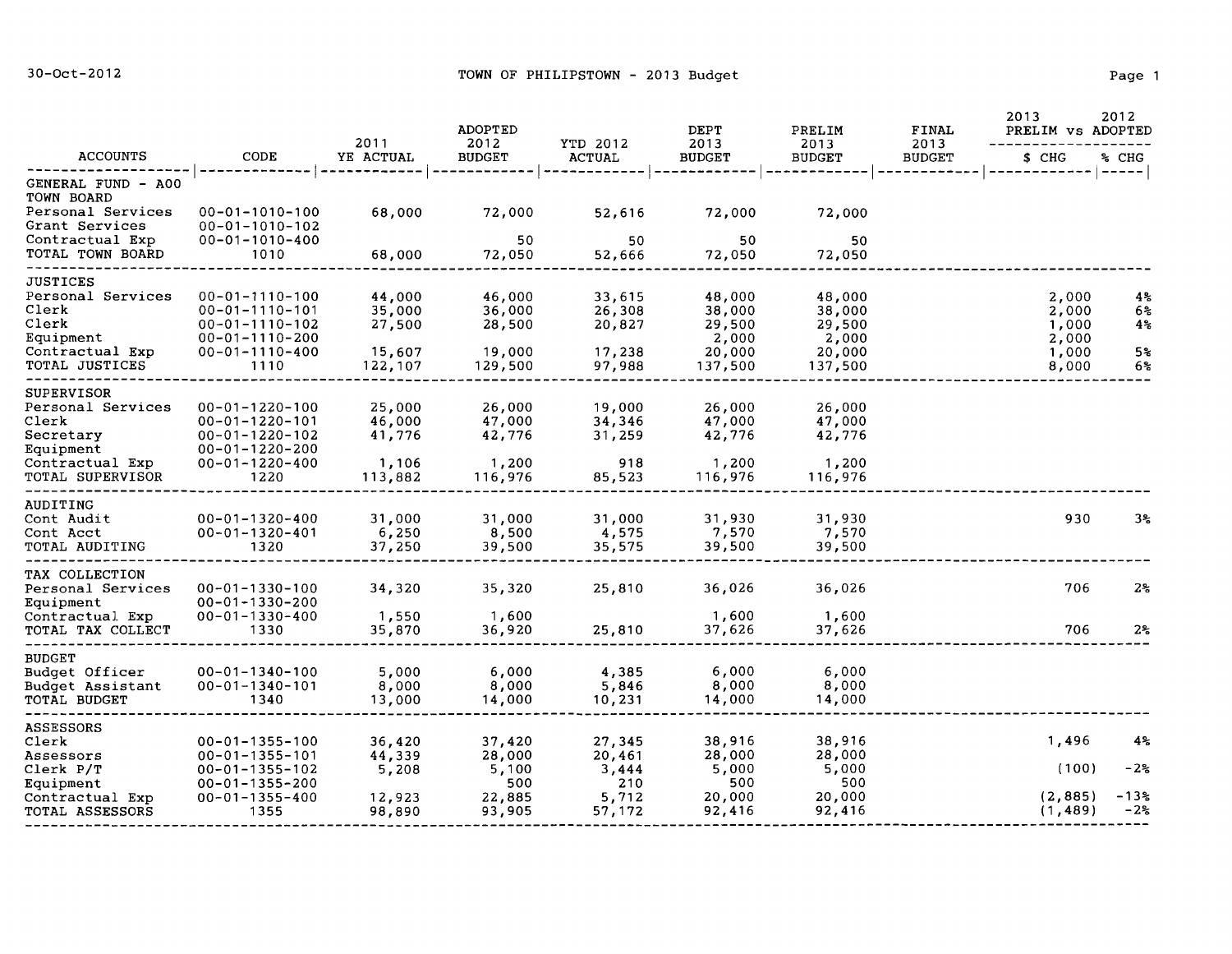|                                                                                                                                                                 |                                                                                                              | 2011                                          | ADOPTED<br>2012                                       | YTD 2012                                     | DEPT<br>2013                                           | PRELIM<br>2013                                         | FINAL<br>2013 | 2013<br>PRELIM vs ADOPTED      | 2012                               |
|-----------------------------------------------------------------------------------------------------------------------------------------------------------------|--------------------------------------------------------------------------------------------------------------|-----------------------------------------------|-------------------------------------------------------|----------------------------------------------|--------------------------------------------------------|--------------------------------------------------------|---------------|--------------------------------|------------------------------------|
| <b>ACCOUNTS</b>                                                                                                                                                 | CODE                                                                                                         | YE ACTUAL                                     | <b>BUDGET</b>                                         | <b>ACTUAL</b>                                | <b>BUDGET</b>                                          | <b>BUDGET</b>                                          | <b>BUDGET</b> | \$ CHG                         | % CHG                              |
| BD. ASSESSMENT REVIEW<br>Personal Services<br>Contractual Exp<br>TOT ASSESSMENT REV                                                                             | 00-01-1356-100<br>00-01-1356-400<br>1356                                                                     | 1,080<br>1,080                                | 1,325<br>1,325                                        |                                              | 1,325<br>1,325                                         | 1,325<br>1,325                                         |               |                                | ------                             |
| TOWN CLERK<br>Town Clerk/Tax Coll 00-01-1410-100<br>Deputy Town Clerk<br>Grant Administrator 00-01-1410-102<br>Equipment<br>Contractual Exp<br>TOTAL TOWN CLERK | $00 - 01 - 1410 - 101$<br>$00 - 01 - 1410 - 200$<br>$00 - 01 - 1410 - 400$<br>1410                           | 50,000<br>32,240<br>10,000<br>6,202<br>98,442 | 51,000<br>33,240<br>10,000<br>300<br>8,000<br>102,540 | 37,269<br>24,290<br>7,308<br>6,908<br>75,775 | 51,000<br>33,946<br>11,000<br>300<br>11,000<br>107,246 | 51,000<br>33,946<br>11,000<br>300<br>11,000<br>107,246 |               | 706<br>1,000<br>3,000<br>4,706 | $2\frac{3}{6}$<br>10%<br>38%<br>5% |
| <b>ATTORNEY</b><br>Attorney Services<br>Dep Attorney Serv<br>Equipment<br>Contractual Exp<br>TOTAL ATTORNEY                                                     | $00 - 01 - 1420 - 100$<br>$00 - 01 - 1420 - 101$<br>$00 - 01 - 1420 - 200$<br>$00 - 01 - 1420 - 400$<br>1420 | 66,000<br>39,101<br>105,101                   | 67,000<br>200<br>55,000<br>122,200                    | 48,961<br>33,554<br>82,515                   | 67,000<br>200<br>55,000<br>122,200                     | 67,000<br>200<br>55,000<br>122,200                     |               |                                |                                    |
| ENGINEER<br>Personal Services<br>Equipment<br>Contractual Exp<br>TOTAL ENGINEER                                                                                 | $00 - 01 - 1440 - 100$<br>$00 - 01 - 1440 - 200$<br>$00 - 01 - 1440 - 400$<br>1440-400                       | 288<br>288                                    | 500<br>500                                            | 429<br>429                                   | 500<br>500                                             | 500<br>500                                             |               |                                |                                    |
| <b>ELECTIONS</b><br>Personal Services<br>Equipment<br>Contractual Exp<br>TOTAL ELECTIONS                                                                        | $00 - 01 - 1450 - 100$<br>$00 - 01 - 1450 - 200$<br>$00 - 01 - 1450 - 400$<br>1450                           |                                               |                                                       |                                              |                                                        |                                                        |               |                                |                                    |
| PROP RECS MGT OFF<br>Prop Rec Manager<br>Equipment<br>Contractual Exp<br>Fixed Assets Exp<br>TOTAL PR REC MGT OFF                                               | $00 - 01 - 1460 - 100$<br>$00 - 01 - 1460 - 200$<br>$00 - 01 - 1460 - 400$<br>$00 - 01 - 1460 - 401$<br>1460 | 2,088<br>3,500<br>5,588                       | 2,200<br>3,500<br>5,700                               | 1,740<br>1,425<br>3,165                      | 2,200<br>3,500<br>5,700                                | 2,200<br>3,500<br>5,700                                |               |                                |                                    |
| BUILDINGS<br>Personal Services<br>Contractual Exp<br>VFW Bldg.<br>Buildings Dome<br>TOTAL BUILDINGS                                                             | $00 - 01 - 1620 - 100$<br>$00 - 01 - 1620 - 400$<br>$00 - 01 - 1620 - 401$<br>$00 - 01 - 1620 - 402$<br>1620 | 120,148<br>120,148                            | 95,000<br>95,000                                      | 92,289<br>92,289                             | 95,000<br>95,000                                       | 95,000<br>95,000                                       |               |                                |                                    |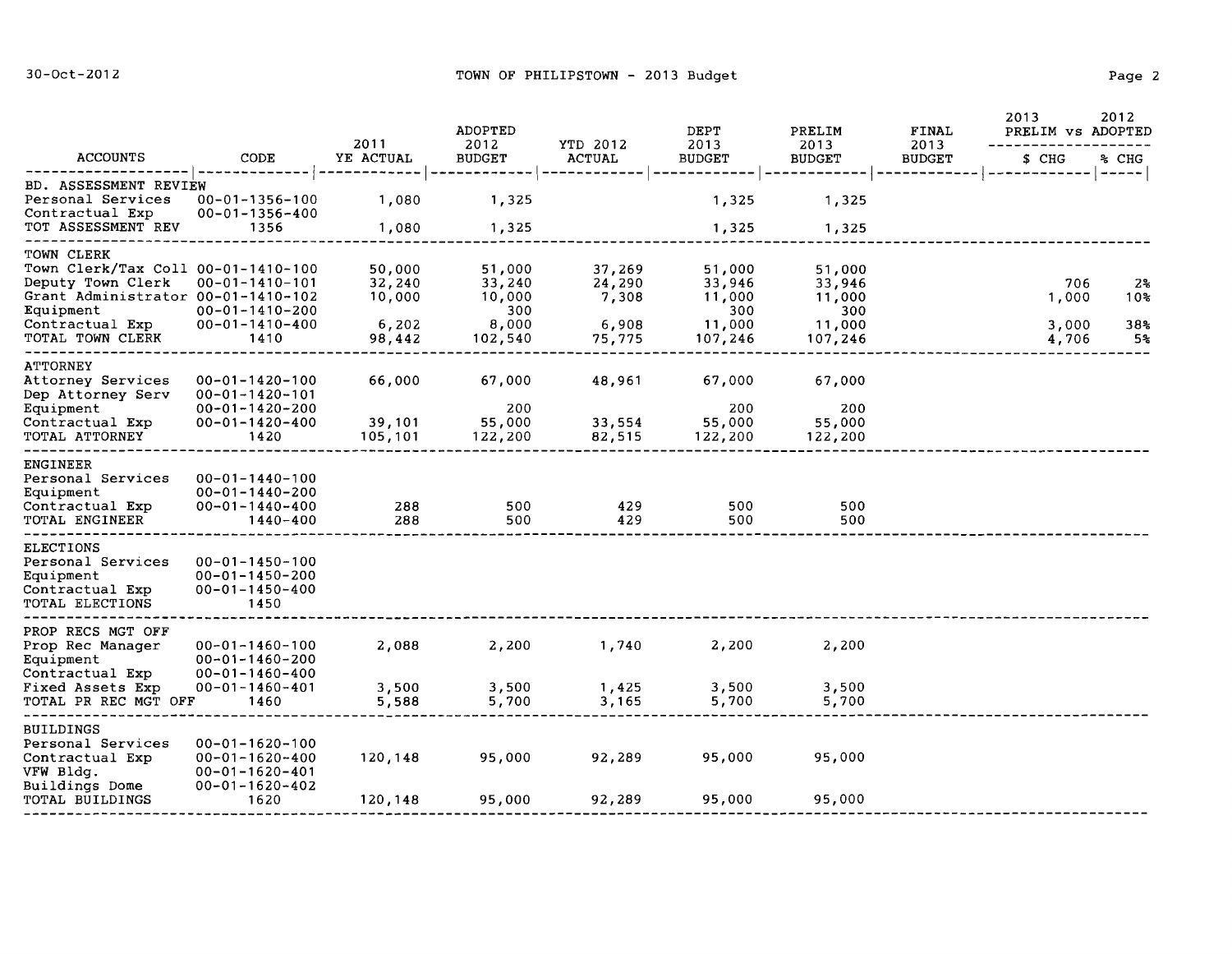|                                                                                                                                                                                                 |                                          | 2011                              | <b>ADOPTED</b><br>2012             | YTD 2012                 | DEPT<br>2013                       | PRELIM<br>2013                     | FINAL<br>2013 | 2013<br>PRELIM vs ADOPTED | 2012                                                                           |
|-------------------------------------------------------------------------------------------------------------------------------------------------------------------------------------------------|------------------------------------------|-----------------------------------|------------------------------------|--------------------------|------------------------------------|------------------------------------|---------------|---------------------------|--------------------------------------------------------------------------------|
| ACCOUNTS                                                                                                                                                                                        | CODE                                     | YE ACTUAL                         | <b>BUDGET</b>                      | ACTUAL                   | <b>BUDGET</b>                      | <b>BUDGET</b>                      | <b>BUDGET</b> | S CHG                     | % CHG<br>$\begin{array}{cccccccccc} \dots & \dots & \dots & \dots \end{array}$ |
| CENTRAL PRINTING & MAILING<br>Contractual $Exp$ 00-01-1670-400<br>TOT CENT PTNG & MAIL 1670                                                                                                     |                                          | 10,365<br>10,365                  | 11,000<br>11,000                   | 6,558<br>6,558           | 11,000<br>11,000                   | 11,000<br>11,000                   |               |                           |                                                                                |
| CENTRAL DATA PROCESSING<br>Contractual $Exp$ 00-01-1680-400<br>TOT CEN DATA PROC                                                                                                                | 1680                                     | 4,202<br>4,202                    | 4,500<br>4,500                     | 4,441<br>4,441           | 4,500<br>4,500                     | 4,500<br>4,500                     |               |                           |                                                                                |
| <b>SAFETY</b><br>Safety Coordinator 00-01-1991-100<br>Contractual Exp<br>TOTAL SAFETY                                                                                                           | $00 - 01 - 1991 - 400$<br>1991           | 2,000<br>180<br>2,180             | 2,000<br>250<br>2,250              | 1,461<br>180<br>1,641    | 2,000<br>250<br>2,250              | 2,000<br>-250<br>2,250             |               |                           |                                                                                |
| SPECIAL ITEMS<br>Unallocated Ins<br>Municipal Assoc Dues00-01-1920-400<br>Contingents $00-01-1990-400$<br>County Rebate Taxes $00-01-1972-400$<br>MTA Payroll Tax 00-01-1980-400<br>Revaluation | 00-01-1910-400<br>$00 - 01 - 1989 - 400$ | 19,755<br>1,350<br>5,856<br>3,583 | 19,000<br>1,350<br>10,000<br>4,485 | 15,297<br>1,350<br>3,212 | 19,000<br>1,350<br>10,000<br>4,485 | 19,000<br>1,350<br>10,000<br>4,485 |               |                           |                                                                                |
| TOTAL SPECIAL ITEMS                                                                                                                                                                             | 1990                                     | 30,544                            | 34,835                             | 19,859                   | 34,835                             | 34,835                             |               |                           |                                                                                |
| TOTAL GENERAL GOVT SUPPORT                                                                                                                                                                      |                                          | 866,937                           | 882,701                            | 651,637                  | 894,624                            | 894,624                            |               | 11,923                    | 1%                                                                             |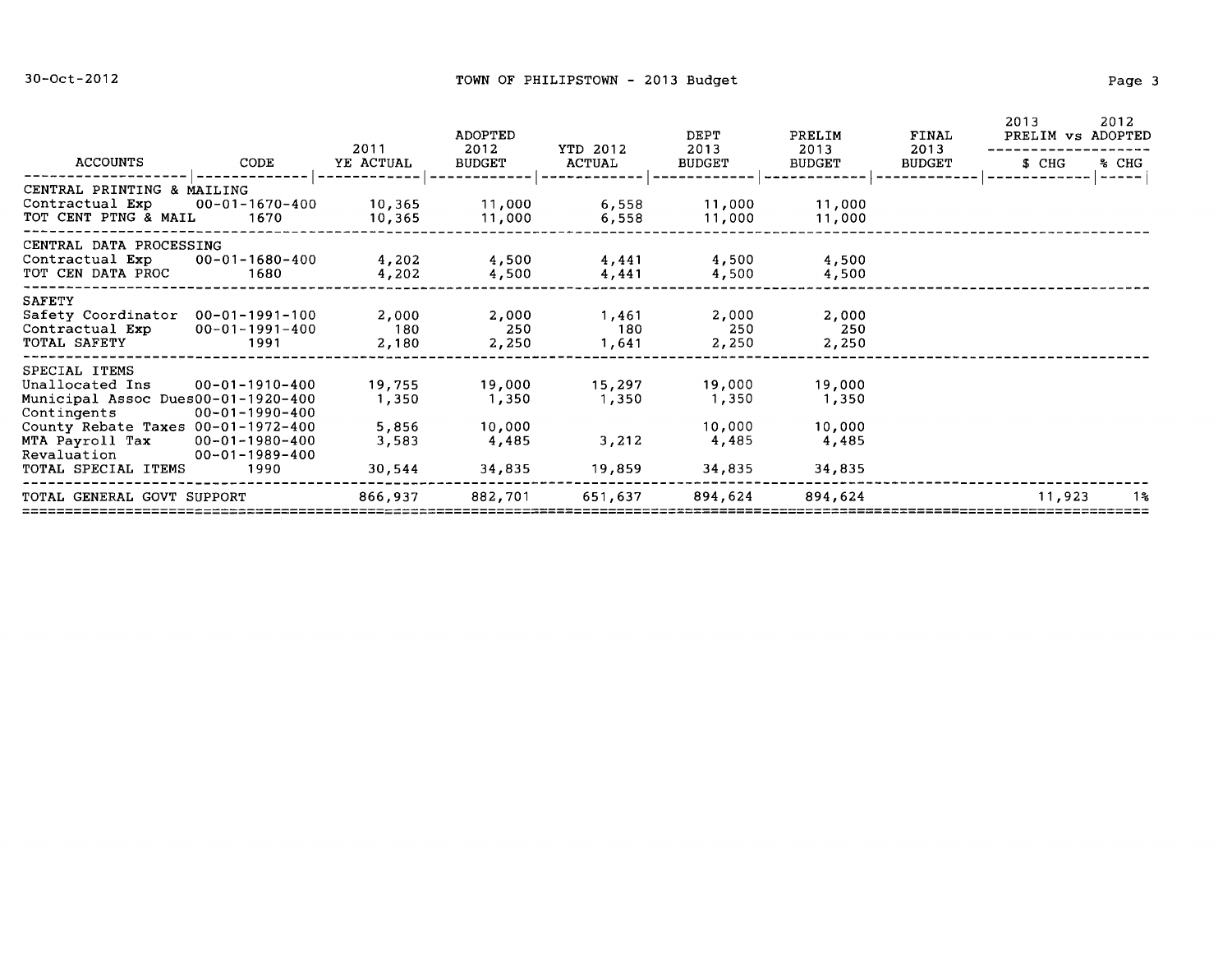|                                                                                                                                                                           |                                                                                                                                                                  | 2011                                                    | <b>ADOPTED</b>                                          |                                                         | <b>DEPT</b>                                             | PRELIM                                                  | <b>FINAL</b>          | 2013<br>PRELIM vs ADOPTED                 | 2012                                                |
|---------------------------------------------------------------------------------------------------------------------------------------------------------------------------|------------------------------------------------------------------------------------------------------------------------------------------------------------------|---------------------------------------------------------|---------------------------------------------------------|---------------------------------------------------------|---------------------------------------------------------|---------------------------------------------------------|-----------------------|-------------------------------------------|-----------------------------------------------------|
| <b>ACCOUNTS</b>                                                                                                                                                           | CODE                                                                                                                                                             | YE ACTUAL                                               | 2012<br><b>BUDGET</b>                                   | YTD 2012<br><b>ACTUAL</b>                               | 2013<br><b>BUDGET</b>                                   | 2013<br><b>BUDGET</b>                                   | 2013<br><b>BUDGET</b> | \$ CHG                                    | % CHG                                               |
| TRAFFIC CONTROL<br>Personal Services<br>Contractual Exp                                                                                                                   | $00 - 02 - 3310 - 100$<br>$00 - 02 - 3310 - 400$                                                                                                                 | 3,600                                                   | 3,500                                                   | 2,080                                                   | 3,500                                                   | 3,500                                                   |                       |                                           | -----                                               |
| TOT TRAFFIC CONTROL                                                                                                                                                       | 3310                                                                                                                                                             | 3,600                                                   | 3,500                                                   | 2,080                                                   | 3,500                                                   | 3,500                                                   |                       |                                           |                                                     |
| CONTROL OF DOGS<br>Personal Services<br>Contractual Exp<br>TOT CONTROL OF DOGS                                                                                            | $00 - 02 - 3510 - 100$<br>$00 - 02 - 3510 - 400$<br>3510                                                                                                         | 10,000<br>10,662<br>20,662                              | 10,000<br>10,500<br>20,500                              | 7,308<br>10,576<br>17,884                               | 10,000<br>10,500<br>20,500                              | 10,000<br>10,500<br>20,500                              |                       |                                           |                                                     |
| AMBULANCE SERVICE<br>Philipstown Amb<br>Service Award<br>Garrison Ambulance<br>TOT AMBULANCE SERV                                                                         | $00 - 02 - 4540 - 400$<br>$00 - 02 - 4541 - 401$<br>$00 - 02 - 4541 - 400$                                                                                       | 183,356<br>12,960<br>112,874<br>309,190                 | 187,023<br>15,360<br>115,131<br>317,514                 | 187,023<br>115,131<br>302,154                           | 190,763<br>15,360<br>117,434<br>323,557                 | 190,763<br>15,360<br>117,434<br>323,557                 |                       | 3,740<br>2,303<br>6,043                   | 2 <sub>5</sub><br>$2\%$<br>2%                       |
| TOTAL PUBLIC SAFETY                                                                                                                                                       | 3990                                                                                                                                                             | 333,452                                                 | 341,514                                                 | 322,118                                                 | 347,557                                                 | 347,557                                                 |                       | 6,043                                     | $\mathbf{0}$                                        |
| <b>TRANSPORTATION</b><br>SUPT OF HIGHWAYS<br>Hwy Superintendent<br>Highway Clerk<br>Clerk<br>Hwy Super Asst.<br>FEMA Coordinator<br>Contractual Exp<br>TOTAL SUPT OF HWYS | $00 - 04 - 5010 - 100$<br>$00 - 04 - 5010 - 101$<br>$00 - 04 - 5010 - 102$<br>$00 - 04 - 5010 - 103$<br>$00 - 04 - 5010 - 104$<br>$00 - 04 - 5010 - 400$<br>5010 | 90,000<br>29,087<br>30,808<br>7,534<br>2,750<br>160,179 | 91,000<br>32,500<br>27,500<br>7,750<br>1,500<br>160,250 | 66,500<br>24,313<br>20,353<br>5,664<br>1,090<br>117,920 | 95,550<br>33,500<br>28,500<br>8,750<br>1,500<br>167,800 | 95,550<br>33,500<br>28,500<br>8,750<br>1,500<br>167,800 |                       | 4,550<br>1,000<br>1,000<br>1,000<br>7,550 | 5 <sup>8</sup><br>3%<br>4 <sub>5</sub><br>13%<br>5% |
| TOTAL TRANSPORTATION                                                                                                                                                      | 5132                                                                                                                                                             | 160,179                                                 | 160,250                                                 | 117,920                                                 | 167,800                                                 | 167,800                                                 |                       | 7,550                                     | 5%                                                  |
| VETERANS SERVICES<br>Contractual Exp<br>TOT VETERANS SERVICE                                                                                                              | $00 - 05 - 6510 - 400$<br>6510                                                                                                                                   | 400<br>400                                              | 400<br>400                                              |                                                         | 400<br>400                                              | 400<br>400                                              |                       |                                           |                                                     |
| PROGRAMS FOR AGING<br>Personal Services<br>OFA Driver<br>Contractual Exp<br>TOT PROG FOR AGING                                                                            | $00 - 05 - 6772 - 100$<br>$00 - 05 - 6772 - 101$<br>$00 - 05 - 6772 - 400$<br>6772                                                                               | 15,000<br>9,650<br>24,650                               | 15,000<br>10,000<br>25,000                              | 4,025<br>4,025                                          | 15,000<br>10,000<br>25,000                              | 15,000<br>10,000<br>25,000                              |                       |                                           |                                                     |
| TOTAL ECON ASSIST                                                                                                                                                         | 6772                                                                                                                                                             | 25,050                                                  | 25,400                                                  | 4,025                                                   | 25,400                                                  | 25,400                                                  |                       |                                           |                                                     |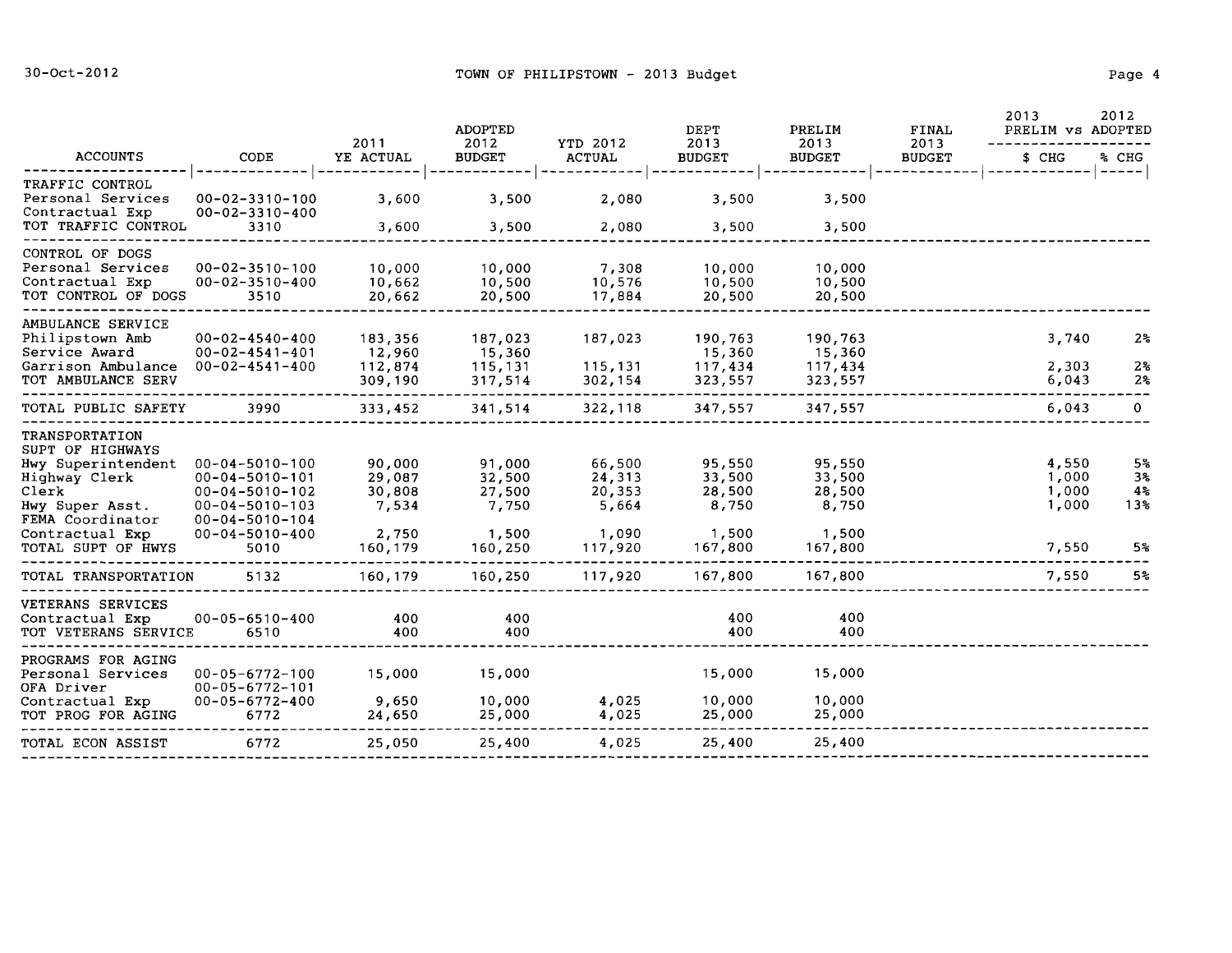|                                    |                                                  | 2011      | <b>ADOPTED</b><br>2012 |                                  | DEPT                  | PRELIM                | FINAL<br>2013 | 2013<br>PRELIM vs ADOPTED | 2012           |
|------------------------------------|--------------------------------------------------|-----------|------------------------|----------------------------------|-----------------------|-----------------------|---------------|---------------------------|----------------|
| <b>ACCOUNTS</b>                    | CODE                                             | YE ACTUAL | <b>BUDGET</b>          | <b>YTD 2012</b><br><b>ACTUAL</b> | 2013<br><b>BUDGET</b> | 2013<br><b>BUDGET</b> | <b>BUDGET</b> | \$ CHG                    | % CHG          |
| <b>RECREATION</b>                  |                                                  |           |                        |                                  |                       |                       |               |                           |                |
| Personal Services<br>Director      | $00 - 06 - 7020 - 100$<br>$00 - 06 - 7020 - 101$ | 347,008   | 332,747                | 277,442                          | 350,612               | 350,612               |               | 17,865                    | 5 <sub>5</sub> |
| Typist                             | $00 - 06 - 7020 - 102$                           |           |                        |                                  |                       |                       |               |                           |                |
| Clerk<br>Comm Sec                  | $00 - 06 - 7020 - 103$<br>$00 - 06 - 7020 - 104$ | 39,050    | 40,050                 | 29,268                           | 41,750                | 41,750                |               | 1,700                     | $4\%$          |
| Rec Attendant                      | $00 - 06 - 7020 - 106$                           |           |                        |                                  |                       |                       |               |                           |                |
| Director Rec&Parks                 | 00-06-7020-107                                   | 57,000    | 58,000                 | 42,385                           | 60,500                | 60,500                |               | 2,500                     | $4\,$          |
| Bld&Gnds Supervisor 00-06-7020-108 |                                                  | 50,960    | 51,960                 | 37,971                           | 54,000                | 54,000                |               | 2,040                     | $4\,$          |
| Account Clerk                      | $00 - 06 - 7020 - 109$                           | 33,300    | 34,300                 | 25,065                           | 35,750                | 35,750                |               | 1,450                     | 4 <sub>5</sub> |
| Rec Leader                         | $00 - 06 - 7020 - 110$                           | 36,000    | 37,000                 | 27,039                           | 38,500                | 38,500                |               | 1,500                     | 4 <sup>2</sup> |
| Rec Attendant                      | $00 - 06 - 7020 - 111$                           | 31,200    | 32,200                 | 23,531                           | 33,500                | 33,500                |               | 1,300                     | $4\,$          |
| Equipment                          | $00 - 06 - 7020 - 200$                           | 674       | 5,500                  | 964                              | 5,000                 | 5,000                 |               | (500)                     | $-98$          |
| Contractual Exp                    | $00 - 06 - 7020 - 400$                           | 317,141   | 338,000                | 171,466                          | 309,602               | 309,602               |               | (28, 398)                 | $-8%$          |
| Bldgs and Fields                   | $00 - 06 - 7020 - 401$                           |           |                        |                                  |                       |                       |               |                           |                |
| TOT REC ADM                        | 7020                                             | 912,333   | 929,757                | 635,131                          | 929,214               | 929,214               |               | (543)                     | $-02$          |
| LIBRARY                            |                                                  |           |                        |                                  |                       |                       |               |                           |                |
| A. & H. Fish                       | $00 - 06 - 7410 - 401$                           | 10,000    | 10,000                 | 10,000                           | 10,000                | 10,000                |               |                           |                |
| TOTAL LIBRARY                      | 7410                                             | 10,000    | 10,000                 | 10,000                           | 10,000                | 10,000                |               |                           |                |
| TOWN HISTORIAN                     |                                                  |           |                        |                                  |                       |                       |               |                           |                |
| Contractual Exp                    | $00 - 06 - 7510 - 400$                           | 100       | 100                    |                                  | 100                   | 100                   |               |                           |                |
| PCHS & FSM                         | $00 - 06 - 7510 - 401$                           | 5,000     | 5,000                  | 5,000                            | 5,000                 | 5,000                 |               |                           |                |
| OLR Chapel                         | $00 - 06 - 7510 - 402$                           |           |                        |                                  |                       |                       |               |                           |                |
| TOTAL TOWN HIST                    |                                                  | 5,100     | 5,100                  | 5,000                            | 5,100                 | 5,100                 |               |                           |                |
| <b>CELEBRATIONS</b>                |                                                  |           |                        |                                  |                       |                       |               |                           |                |
| Contractual Exp                    | $00 - 06 - 7550 - 400$                           | 300       | 500                    | 300                              | 500                   | 500                   |               |                           |                |
| TOTAL CELEBRATIONS                 | 7550                                             | 300       | 500                    | 300                              | 500                   | 500                   |               |                           |                |
| TOTAL CULTURE - REC                | 7550                                             | 927,733   | 945,357                | 650,431                          | 944,814               | 944,814               |               | (543)                     | $-0o$          |
|                                    |                                                  |           |                        |                                  |                       |                       |               |                           |                |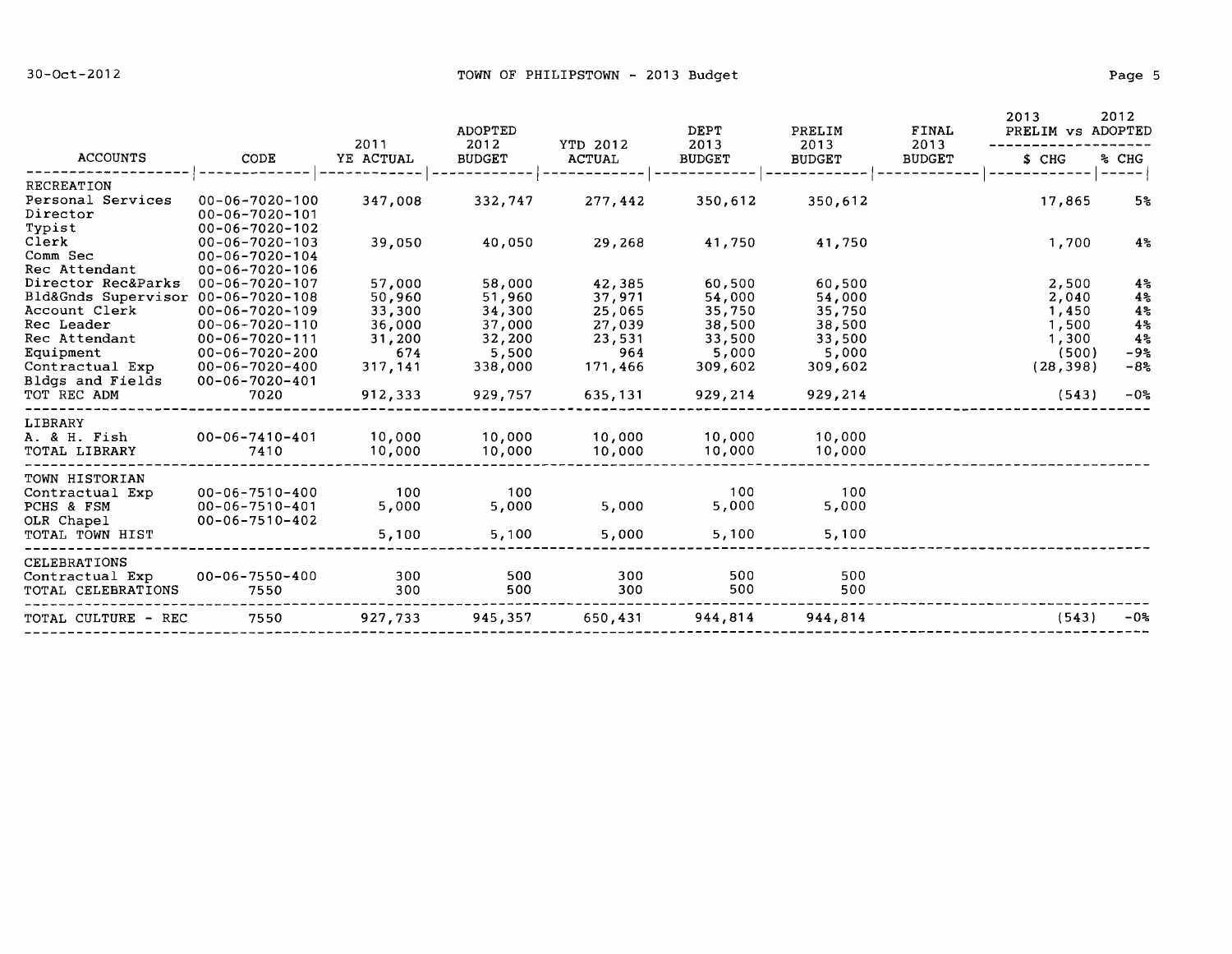$\sim 10^{11}$ 

|                                                           |                                                  | 2011             | ADOPTED               |                           | <b>DEPT</b>           | PRELIM                | FINAL                 | 2013<br>PRELIM vs ADOPTED | 2012                               |
|-----------------------------------------------------------|--------------------------------------------------|------------------|-----------------------|---------------------------|-----------------------|-----------------------|-----------------------|---------------------------|------------------------------------|
| <b>ACCOUNTS</b>                                           | CODE                                             | YE ACTUAL        | 2012<br><b>BUDGET</b> | YTD 2012<br><b>ACTUAL</b> | 2013<br><b>BUDGET</b> | 2013<br><b>BUDGET</b> | 2013<br><b>BUDGET</b> | \$ CHG                    | % CHG<br>-----                     |
| HOME AND COMMUNITY SERVICES                               |                                                  |                  |                       |                           |                       |                       |                       |                           |                                    |
| REFUSE AND GARBAGE<br>Personal Services<br>Superintendent | $00 - 07 - 8160 - 100$<br>$00 - 07 - 8160 - 101$ | 7,850            | 7,000                 | 5,287                     | 7,000                 | 7,000                 |                       |                           |                                    |
| Contractual Exp<br>TOT REFUSE & GARBAGE                   | $00 - 07 - 8160 - 400$<br>8160                   | 6,114<br>13,964  | 18,000<br>25,000      | 4,316<br>9,603            | 18,000<br>25,000      | 18,000<br>25,000      |                       |                           |                                    |
| CEMETERIES                                                |                                                  |                  |                       |                           |                       |                       |                       |                           |                                    |
| Contractual Exp<br>TOTAL CEMETERIES                       | 00-07-8810-400<br>8810                           | 2,940<br>2,940   | 3,000<br>3,000        | 2,520<br>2,520            | 4,000<br>4,000        | 4,000<br>4,000        |                       | 1,000<br>1,000            | 33 <sub>8</sub><br>33 <sub>8</sub> |
| TOTAL HOME & COMM SERVICES                                |                                                  | 16,904           | 28,000                | 12,123                    | 29,000                | 29,000                |                       | 1,000                     | $4\%$                              |
| UNDISTRIBUTED<br>EMPLOYEE BENEFITS                        |                                                  |                  |                       |                           |                       |                       |                       |                           |                                    |
| State Retirement                                          | $00 - 08 - 9010 - 800$                           | 99,068           | 126,420               | 128,420                   | 169,685               | 169,685               |                       | 43,265                    | 34%                                |
| Social Security                                           | 00-08-9030-800                                   | 109,993          | 100,921               | 78,280                    | 106,173               | 106,173               |                       | 5,252                     | 5%                                 |
| Workman's Comp                                            | $00 - 08 - 9040 - 800$                           | 20,761           | 20,716                | 23,309                    | 22,309                | 22,309                |                       | 1,593                     | 8%                                 |
| Unemployment Ins                                          | $00 - 08 - 9050 - 800$                           |                  | 3,000                 |                           | 3,000                 | 3,000                 |                       |                           |                                    |
| Disability Ins                                            | 00-08-9055-800                                   |                  | 1,500                 |                           | 1,500                 | 1,500                 |                       |                           |                                    |
| Medical Insurance                                         | 00-08-9060-800                                   | 478,675          | 548,000               | 349,360                   | 508,000               | 508,000               |                       | (40,000)                  | $-7%$                              |
| Dental Insurance                                          | $00 - 08 - 9060 - 801$                           |                  |                       |                           |                       |                       |                       |                           |                                    |
| TOT EMPLOYEE BENEFIT                                      | 9000                                             | 708,497          | 800,557               | 579,369                   | 810,667               | 810,667               |                       | 10,110                    | 1%                                 |
| DEBT SERVICE                                              |                                                  |                  |                       |                           |                       |                       |                       |                           |                                    |
| Principal/D.House                                         | $00 - 09 - 9730 - 602$                           | 30,337           | 30,338                | 30,338                    | 30,338                | 30,338                |                       |                           |                                    |
| Interest                                                  | 00-09-9730-702                                   | 9,883            | 8,245                 | 8,245                     | 6,607                 | 6,607                 |                       | (1,638)                   | $-20$ %                            |
| Principal/Rec Rd                                          | $00 - 09 - 9730 - 603$                           | 57,430           | 57,431                | 57,431                    | 57,431                | 57,431                |                       |                           |                                    |
| Interest                                                  | $00 - 09 - 9730 - 703$                           | 7,288            | 4,859                 | 4,859                     | 2,430                 | 2,430                 |                       | (2, 429)                  | $-50$ %                            |
| Principal/Rec Roof                                        | 00-09-9730-604                                   | 29,870           | 29,330                | 29,330                    | 29,000                | 29,000                |                       | (330)                     | $-12$                              |
| Interest                                                  | $00 - 09 - 9730 - 704$                           | 10,725           | 10,194                | 10,194                    | 9,251                 | 9,251                 |                       | (943)                     | $-9.5$                             |
| Principal/Rec Alarm 00-09-9730-605                        |                                                  | 2,000            | 15,570                | 15,570                    | 15,810                | 15,810                |                       | 240                       | $2\%$                              |
| Interest<br>TOTAL DEBT SERVICE                            | 00-09-9730-705                                   | 2,074<br>149,607 | 2,024<br>157,991      | 2,024<br>157,991          | 1,518<br>152,385      | 1,518<br>152,385      |                       | (506)<br>(5,606)          | $-25%$<br>$-4%$                    |
| TOT GENERAL FUND APPROP - A00                             |                                                  | 3,188,359        | 3,341,770             | 2,495,614                 | 3,372,247             | 3,372,247             |                       | 30,477                    | 1%                                 |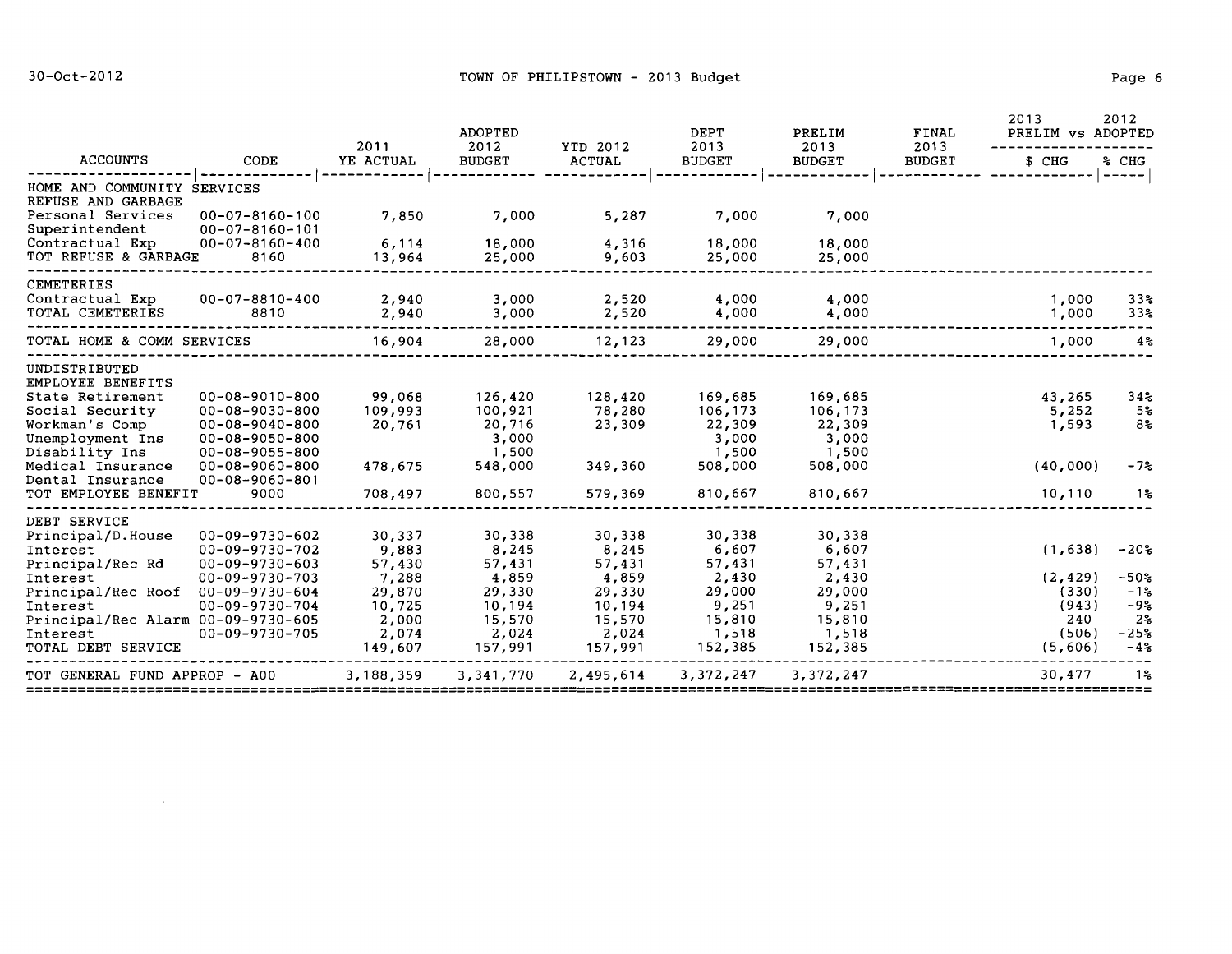|                             |             | 2011      | <b>ADOPTED</b><br>2012 | YTD 2012 | DEPT<br>2013  | PRELIM<br>2013 | FINAL<br>2013 | 2013<br>PRELIM vs ADOPTED | 2012    |
|-----------------------------|-------------|-----------|------------------------|----------|---------------|----------------|---------------|---------------------------|---------|
| <b>ACCOUNTS</b>             | CODE        | YE ACTUAL | <b>BUDGET</b>          | ACTUAL   | <b>BUDGET</b> | BUDGET         | <b>BUDGET</b> | S CHG                     | % CHG   |
| <b>REVENUES</b>             |             |           |                        |          |               |                |               |                           |         |
| A00 GENERAL FUND            |             |           |                        |          |               |                |               |                           |         |
| Other Pay/Lieu Tax          | $00 - 1081$ |           |                        |          |               |                |               |                           |         |
| Int & Pen on Taxes          | $00 - 1090$ | 28,082    | 30,000                 | 27,277   | 28,000        | 28,000         |               | (2,000)                   | $-72$   |
| Cable TV                    | $00 - 1170$ | 119,184   | 115,000                | 58,633   | 120,000       | 120,000        |               | 5,000                     | $4\,$   |
| Tax Collection Fees 00-1232 |             | 276       | 300                    | 234      | 300           | 300            |               |                           |         |
| Clerk Fees                  | $00 - 1255$ | 5,673     | 6,250                  | 3,605    | 6,000         | 6,000          |               | (250)                     | $-4\%$  |
| Park & Rec Fees             | $00 - 2001$ | 634,521   | 604,803                | 485,186  | 599,882       | 599,882        |               | (4, 921)                  | $-1\%$  |
| Putnam Arts Council 00-2089 |             |           |                        |          |               |                |               |                           |         |
| Refuse & Garbage Chq00-2130 |             | 7,369     | 7,000                  | 6,921    | 7,000         | 7,000          |               |                           |         |
| Putnam Co Cemeteries00-2189 |             | 1,470     | 1,700                  |          | 1,700         | 1,700          |               |                           |         |
| Bank Interest               | 00-2401     | 2,540     | 3,000                  | 1,496    | 2,250         | 2,250          |               | (750)                     | $-25%$  |
| Rental Real Prop            | $00 - 2410$ | 300       | 300                    |          | 300           | 300            |               |                           |         |
| Dog Licenses                | $00 - 2544$ | 4,114     | 3,600                  | 2,785    | 3,600         | 3,600          |               |                           |         |
| Fines/Forf Bail             | $00 - 2610$ | 71,888    | 115,000                | 65,000   | 70,000        | 70,000         |               | (45,000)                  | $-39%$  |
| Gifts and Donations         | 00-2705     |           |                        |          |               |                |               |                           |         |
| P.C. Youth/Disabled 00-2770 |             |           |                        |          |               |                |               |                           |         |
| Miscellaneous               | 00-2771     |           | 2,000                  |          | 2,000         | 2,000          |               |                           |         |
| NYS Per Capita              | $00 - 3001$ | 33,820    | 33,820                 | 33,820   | 33,820        | 33,820         |               |                           |         |
| NYS Mortgage Tax            | $00 - 3005$ | 301,988   | 290,000                | 120,579  | 250,000       | 250,000        |               | (40,000)                  | $-14\%$ |
| SARA - Records Ret          | 00-3060     |           |                        |          |               |                |               |                           |         |
| NYS Real Prop/STAR          | 00-3089     |           | 1,000                  |          |               |                |               | $(1,000) - 100$ %         |         |
| State Bldgs Grant           | 00-3098     |           |                        |          |               |                |               |                           |         |
| Programs for Aging          | 00-3772     |           |                        |          |               |                |               |                           |         |
| Youth Programs              | 00-3820     | 2,384     | 4,000                  | 4,000    | 2,384         | 2,384          |               | (1, 616)                  | $-40%$  |
| TOTAL GENERAL FUND -        |             | 1,213,609 | 1,217,773              | 809,536  | 1,127,236     | 1,127,236      |               | (90, 537)                 | $-75$   |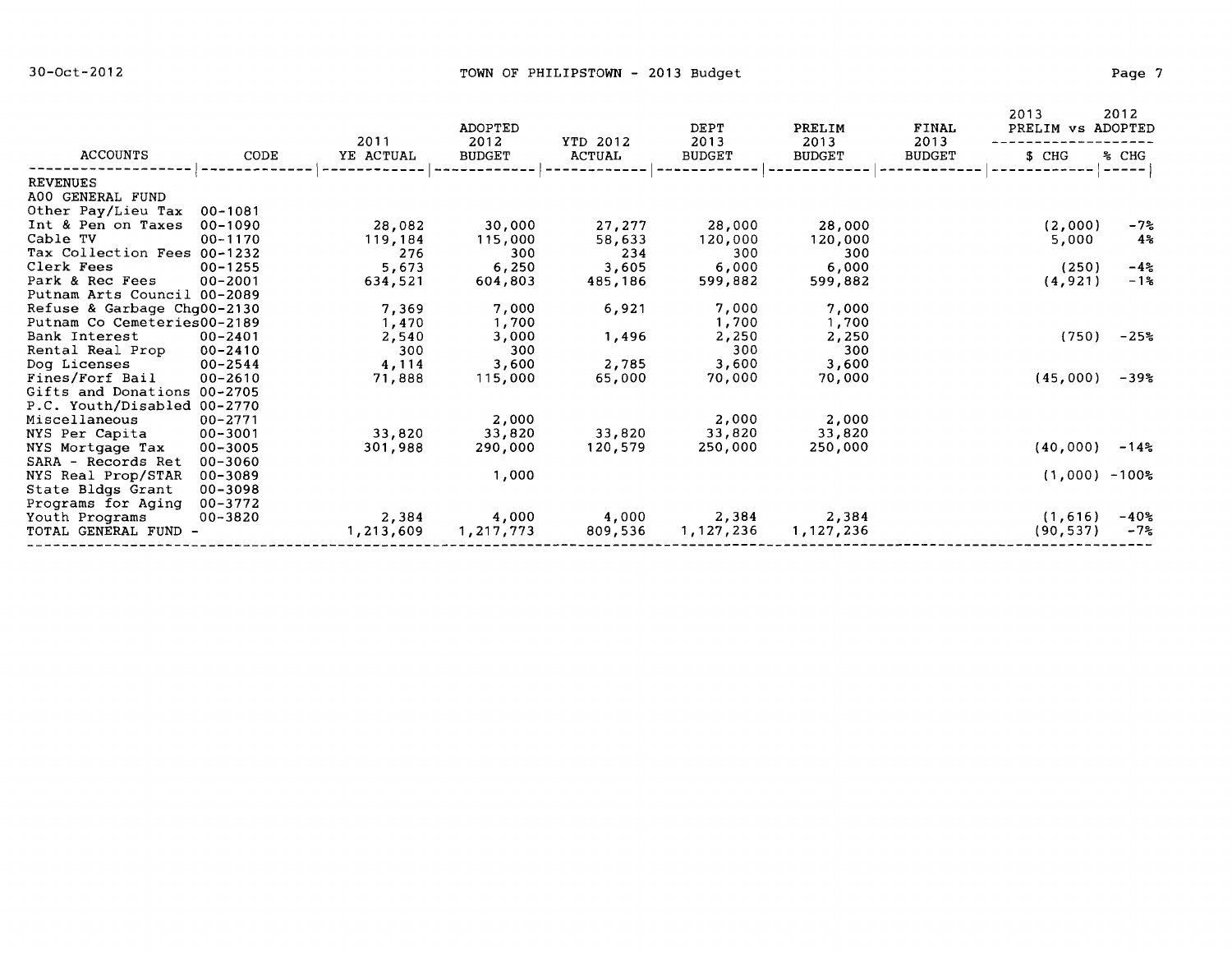|                                                                                                                                                                             |                                                                                                      | 2011                                | ADOPTED<br>2012                     | YTD 2012                           | DEPT<br>2013                                  | PRELIM<br>2013                                | FINAL<br>2013 | 2013<br>PRELIM vs ADOPTED              | 2012                                         |
|-----------------------------------------------------------------------------------------------------------------------------------------------------------------------------|------------------------------------------------------------------------------------------------------|-------------------------------------|-------------------------------------|------------------------------------|-----------------------------------------------|-----------------------------------------------|---------------|----------------------------------------|----------------------------------------------|
| <b>ACCOUNTS</b>                                                                                                                                                             | CODE                                                                                                 | YE ACTUAL                           | <b>BUDGET</b>                       | <b>ACTUAL</b>                      | <b>BUDGET</b>                                 | <b>BUDGET</b>                                 | <b>BUDGET</b> | \$ CHG                                 | % CHG                                        |
| B01 GENERAL OUTSIDE VILLAGE<br>GENERAL GOVT SUPPORT                                                                                                                         |                                                                                                      |                                     |                                     |                                    |                                               |                                               |               |                                        | -----                                        |
| Codification<br>MTA Payroll Tax<br>Contingent                                                                                                                               | $01 - 01 - 1670 - 400$<br>$01 - 01 - 1980 - 400$<br>$01 - 01 - 1990 - 400$                           | 4,115<br>354                        | 5,000<br>622                        | 2,731<br>351                       | 5,000<br>622                                  | 5,000<br>622                                  |               |                                        |                                              |
| Law Enforcement<br>TOTAL GOVT SUPPORT                                                                                                                                       | $01 - 01 - 3120 - 400$                                                                               | 4,469                               | 5,622                               | 3,082                              | 5,622                                         | 5,622                                         |               |                                        |                                              |
| CODE ADMINISTRATION                                                                                                                                                         |                                                                                                      |                                     |                                     |                                    |                                               |                                               |               |                                        |                                              |
| Administrator<br>Personal Serv Clerk 01-02-3620-101<br>Deputy Administrator01-02-3620-102<br>Personal Serv Clerk 01-02-3620-103<br>Fire Marshall<br>Fire Clerk<br>Equipment | $01 - 02 - 3620 - 100$<br>$01 - 02 - 3620 - 104$<br>$01 - 02 - 3620 - 105$<br>$01 - 02 - 3620 - 200$ | 52,000<br>36,400<br>14,344<br>4,111 | 54,000<br>37,400<br>14,000<br>6,000 | 39,461<br>27,330<br>8,322<br>2,392 | 56,000<br>39,000<br>14,500<br>6,500<br>15,000 | 56,000<br>39,000<br>14,500<br>6,500<br>15,000 |               | 2,000<br>1,600<br>500<br>500<br>15,000 | 4%<br>4 <sup>°</sup><br>4%<br>8 <sup>°</sup> |
| Contractual Exp<br>TOTAL BLDG INSPEC                                                                                                                                        | $01 - 02 - 3620 - 400$<br>3620                                                                       | 9,155<br>116,010                    | 8,800<br>120,200                    | 5,325<br>82,830                    | 9,000<br>140,000                              | 9,000<br>140,000                              |               | 200<br>19,800                          | 2 <sub>5</sub><br>16%                        |
| REG VITAL STATISTICSS<br>Contractual Exp<br>TOTAL REG VIT STAT                                                                                                              | $01 - 02 - 4020 - 400$<br>4020                                                                       |                                     |                                     |                                    |                                               |                                               |               |                                        |                                              |
| LIBRARY<br>Contractual Exp<br>TOTAL LIBRARY                                                                                                                                 | $01 - 06 - 7410 - 400$<br>7410                                                                       |                                     |                                     |                                    |                                               |                                               |               |                                        |                                              |
| ZONING                                                                                                                                                                      |                                                                                                      |                                     |                                     |                                    |                                               |                                               |               |                                        |                                              |
| Personal Services<br>Personal Serv Clerk 01-07-8010-101<br>Equipment                                                                                                        | $01 - 07 - 8010 - 100$<br>$01 - 07 - 8010 - 200$                                                     | 13,000<br>6,984                     | 13,000<br>15,000                    | 6,500<br>6,574                     | 13,000<br>15,000                              | 13,000<br>15,000                              |               |                                        |                                              |
| Contractual Exp<br>TOTAL ZONING                                                                                                                                             | $01 - 07 - 8010 - 400$<br>8010                                                                       | 288<br>20,272                       | 1,500<br>29,500                     | 573<br>13,647                      | 3,500<br>31,500                               | 3,500<br>31,500                               |               | 2,000<br>2,000                         | 133 <sub>8</sub><br>$7\,$                    |
| PLANNING<br>Personal Services                                                                                                                                               | $01 - 07 - 8020 - 100$                                                                               | 6,249                               | 8,560                               | 4,824                              | 8,560                                         | 8,560                                         |               |                                        |                                              |
| Personal Serv Clerk 01-07-8020-101<br>Equipment                                                                                                                             | $01 - 07 - 8020 - 200$                                                                               | 20,398                              | 23,000                              | 17,969                             | 23,000                                        | 23,000                                        |               |                                        |                                              |
| Contractual Exp<br>Asthetic Business                                                                                                                                        | $01 - 07 - 8020 - 400$<br>$01 - 07 - 8020 - 402$                                                     | 65,726                              | 95,000                              | 36,000                             | 80,000                                        | 80,000                                        |               | (15,000)                               | $-16$ %                                      |
| TOTAL PLANNING                                                                                                                                                              | 8020                                                                                                 | 92,373                              | 126,560                             | 58,793                             | 111,560                                       | 111,560                                       |               | (15,000)                               | $-125$                                       |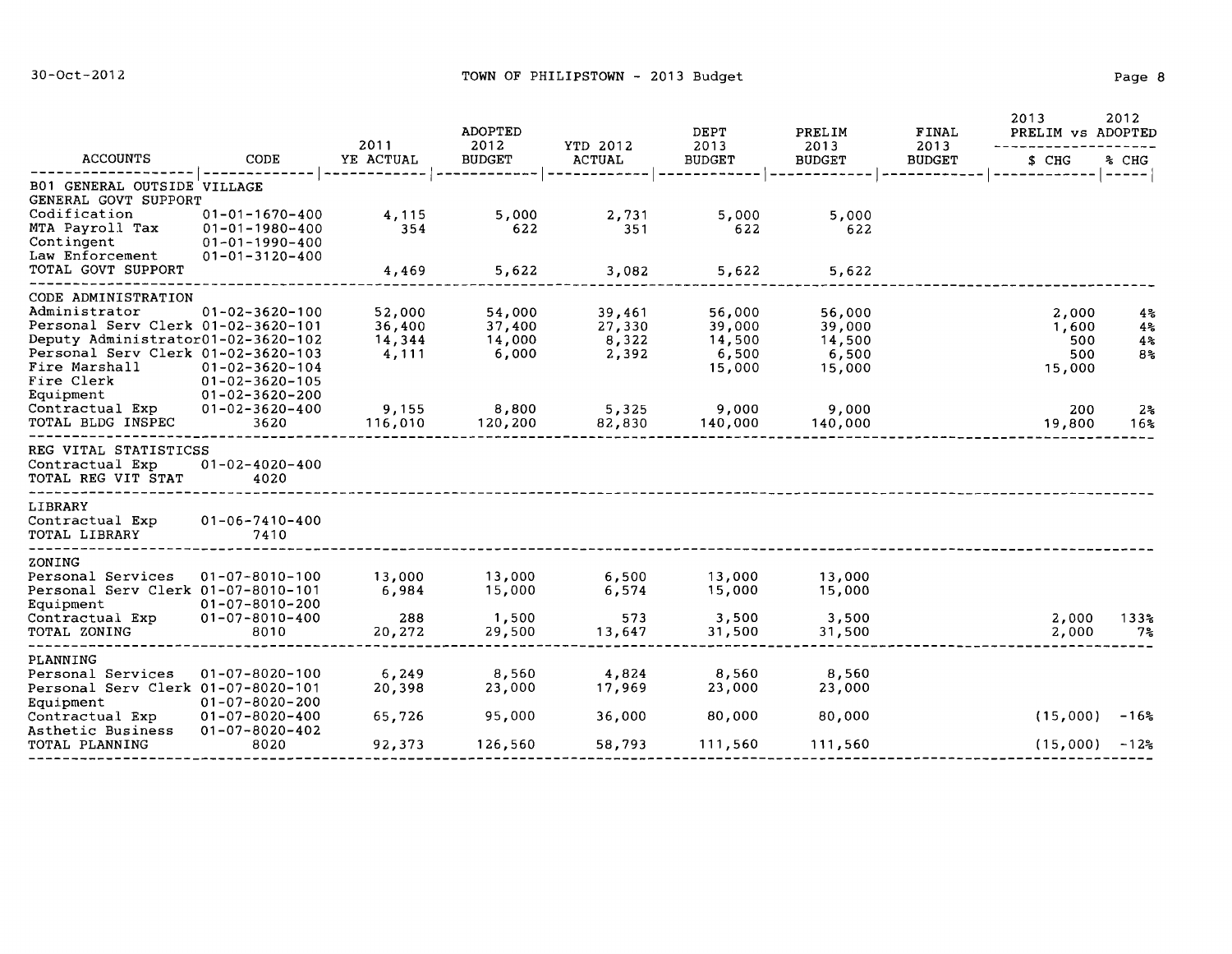|                                                                                                                                                                                                                  |                                                                                                                                |                                      | ADOPTED                                   | YTD 2012<br><b>ACTUAL</b>           | DEPT                                      | PRELIM                                    | FINAL<br>2013 | 2013<br>PRELIM vs ADOPTED  | 2012                             |  |
|------------------------------------------------------------------------------------------------------------------------------------------------------------------------------------------------------------------|--------------------------------------------------------------------------------------------------------------------------------|--------------------------------------|-------------------------------------------|-------------------------------------|-------------------------------------------|-------------------------------------------|---------------|----------------------------|----------------------------------|--|
| <b>ACCOUNTS</b>                                                                                                                                                                                                  | CODE                                                                                                                           | 2011<br>YE ACTUAL                    | 2012<br><b>BUDGET</b>                     |                                     | 2013<br><b>BUDGET</b>                     | 2013<br><b>BUDGET</b>                     | <b>BUDGET</b> | \$ CHG                     | % CHG<br>$---$                   |  |
| CONSERVATION ADV COUNCIL<br>Wetlands Inspector<br>CAC Members<br>Clerk<br>Equipment<br>Contractual Exp<br>TOT CONSERV COUNCIL                                                                                    | 01-07-8090-100<br>$01 - 07 - 8090 - 101$<br>$01 - 07 - 8090 - 102$<br>$01 - 07 - 8090 - 200$<br>$01 - 07 - 8090 - 400$<br>8090 | 21,587<br>4,000<br>4,358<br>29,945   | 25,000<br>4,000<br>5,400<br>200<br>34,600 | 8,910<br>2,000<br>2,452<br>13,362   | 25,000<br>4,000<br>5,400<br>200<br>34,600 | 25,000<br>4,000<br>5,400<br>200<br>34,600 |               |                            |                                  |  |
| EMPLOYEE BENEFITS<br>State Retirement<br>Social Security<br>Medical Ins<br>Dental Ins<br>TOTAL BENEFITS                                                                                                          | $01 - 08 - 9010 - 800$<br>$01 - 08 - 9030 - 800$<br>$01 - 08 - 9060 - 800$<br>$01 - 08 - 9050 - 800$<br>9060                   | 38,111<br>10,379<br>48,842<br>97,332 | 20,000<br>15,576<br>53,718<br>89,294      | 20,000<br>7,767<br>38,403<br>66,170 | 29,650<br>12,858<br>53,718<br>96,226      | 29,650<br>12,858<br>53,718<br>96,226      |               | 9,650<br>(2, 718)<br>6,932 | 48.5<br>$-178$<br>8 <sub>5</sub> |  |
| TOTAL GEN OUT/VILLAGE - B01                                                                                                                                                                                      |                                                                                                                                | 360,401                              | 405.776                                   | 237.884                             | 419,508                                   | 419,508                                   |               | 13,732                     | 3 <sup>°</sup>                   |  |
| B01-GEN OUT-VILLAGE<br>In Lieu of Taxes<br>Safety Insp Fees<br>Interest & Earnings 01-2401<br>Gifts & Donations<br>Maps, Zoning<br>NYS Per Capita<br>Bldg & Fire Code<br>Dept Envir Conserv<br>Fed & State Grant | – REV<br>$01 - 1081$<br>$01 - 1560$<br>$01 - 2705$<br>$01 - 2770$<br>$01 - 3001$<br>$01 - 3088$<br>01-3089<br>$01 - 4989$      | 140,811<br>41                        | 140,000<br>300                            | 114,199                             | 140,000<br>100                            | 140,000<br>100                            |               | (200)                      | $-67%$                           |  |
| TOT GEN FD OUT/VIL - B01                                                                                                                                                                                         |                                                                                                                                | 140,852                              | 140,300                                   | 114,199                             | 140,100                                   | 140,100                                   |               | (200)                      | $-05$                            |  |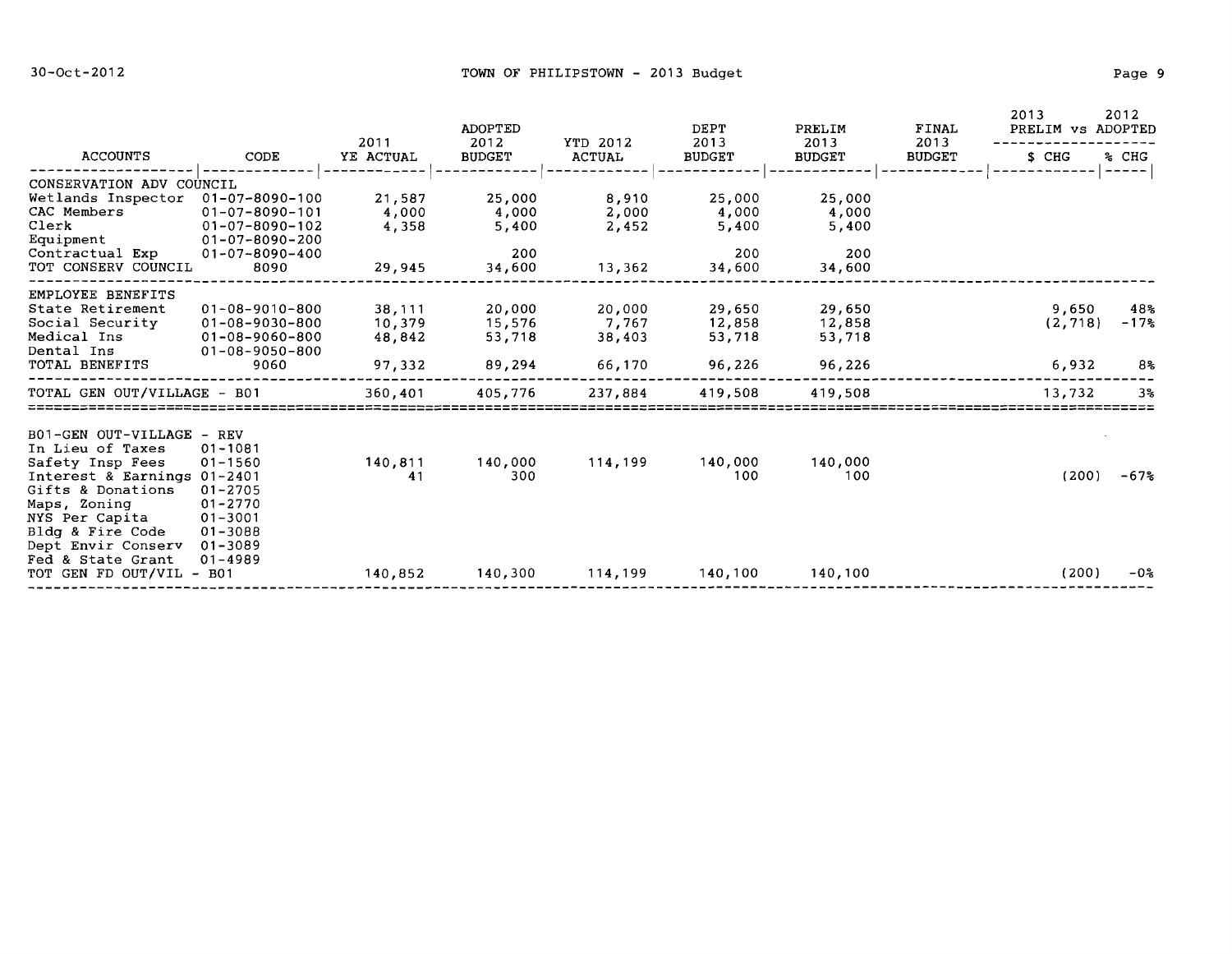| <b>ACCOUNTS</b>                                                                                                              |                                                                                                                                                                  | 2011                                                                   | <b>ADOPTED</b>                                                         |                                                                        | DEPT                                                                   | PRELIM<br>2013                                                         | FINAL<br>2013 | 2013<br>PRELIM vs ADOPTED                         | 2012                                               |
|------------------------------------------------------------------------------------------------------------------------------|------------------------------------------------------------------------------------------------------------------------------------------------------------------|------------------------------------------------------------------------|------------------------------------------------------------------------|------------------------------------------------------------------------|------------------------------------------------------------------------|------------------------------------------------------------------------|---------------|---------------------------------------------------|----------------------------------------------------|
|                                                                                                                              | CODE                                                                                                                                                             | YE ACTUAL                                                              | 2012<br><b>BUDGET</b>                                                  | YTD 2012<br><b>ACTUAL</b>                                              | 2013<br><b>BUDGET</b>                                                  | <b>BUDGET</b>                                                          | <b>BUDGET</b> | \$ CHG                                            | % CHG<br>-----                                     |
| HIGHWAY OUTSIDE VIL DB02<br>GENERAL REPAIRS                                                                                  |                                                                                                                                                                  |                                                                        |                                                                        |                                                                        |                                                                        |                                                                        |               |                                                   |                                                    |
| Personal Services<br>Contractual Exp<br>Engineering                                                                          | $02 - 04 - 5110 - 100$<br>$02 - 04 - 5110 - 400$<br>$02 - 04 - 5110 - 401$                                                                                       | 410,847<br>230,024<br>15,252                                           | 425,618<br>130,000<br>15,000                                           | 322,811<br>46,388<br>1,433                                             | 451,488<br>136,500<br>15,000                                           | 451,488<br>136,500<br>15,000                                           |               | 25,870<br>6,500                                   | 6 <sup>2</sup><br>5 <sup>2</sup>                   |
| Gas/Diesel<br>TOT GENERAL REPAIRS                                                                                            | $02 - 04 - 5110 - 402$<br>5110                                                                                                                                   | 656,123                                                                | 130,000<br>700,618                                                     | 66,453<br>437,085                                                      | 140,000<br>742,988                                                     | 140,000<br>742,988                                                     |               | 10,000<br>42,370                                  | 8 <sub>5</sub><br>6%                               |
| <b>IMPROVEMENTS</b><br>Personal Services<br>Capital Outlay<br>SUB TRANS PROJS<br>SHIPS                                       | $02 - 04 - 5112 - 100$<br>$02 - 04 - 5112 - 200$<br>$02 - 04 - 5112 - 400$<br>$02 - 04 - 5112 - 401$                                                             | 62,907<br>61,703                                                       | 80,000<br>201,580                                                      | 77                                                                     | 84,770<br>201,580                                                      | 84,770<br>201,580                                                      |               | 4,770                                             | 6%                                                 |
| TOTAL IMPROVEMENTS                                                                                                           | 5112                                                                                                                                                             | 124,610                                                                | 281,580                                                                | 77                                                                     | 286,350                                                                | 286,350                                                                |               | 4,770                                             | 2 <sup>o</sup>                                     |
| CHIPS<br>Contractual Exp<br>TOTAL CHIPS                                                                                      | $02 - 04 - 5122 - 400$<br>5122                                                                                                                                   | 4,365<br>4,365                                                         | 105,251<br>105,251                                                     | 19,920<br>19,920                                                       | 105,172<br>105,172                                                     | 105,172<br>105,172                                                     |               | (79)<br>(79)                                      | $-0.8$<br>$-02$                                    |
| MACHINERY<br>Personal Services<br>Equipment<br>Lease<br>Contractual Exp<br>Mach Fleet Ins<br>Truck Radios<br>TOTAL MACHINERY | $02 - 04 - 5130 - 100$<br>$02 - 04 - 5130 - 200$<br>$02 - 04 - 5130 - 201$<br>$02 - 04 - 5130 - 400$<br>$02 - 04 - 5130 - 401$<br>$02 - 04 - 5130 - 402$<br>5130 | 175,189<br>24,650<br>113,471<br>137,619<br>22,549<br>18,540<br>492,018 | 186,621<br>15,000<br>126,557<br>175,000<br>18,068<br>18,900<br>540,146 | 107,446<br>27,538<br>125,543<br>103,601<br>19,405<br>14,175<br>397,708 | 184,280<br>17,000<br>126,661<br>175,000<br>23,000<br>19,380<br>545,321 | 184,280<br>17,000<br>126,661<br>175,000<br>23,000<br>19,380<br>545,321 |               | (2, 341)<br>2,000<br>104<br>4,932<br>480<br>5,175 | -1%<br>13%<br>0%<br>27 <sub>5</sub><br>$3\,$<br>1% |
| MISCELLANEOUS<br>Personal Services<br>Contractual Exp<br>Multiperil Ins<br>Safety<br>TOT MISCELLANEOUS                       | $02 - 04 - 5140 - 100$<br>$02 - 04 - 5140 - 400$<br>$02 - 04 - 5140 - 401$<br>$02 - 04 - 5140 - 402$<br>5140                                                     | 48,218<br>47,159<br>16,904<br>1,395<br>113,676                         | 52,000<br>52,500<br>22,368<br>3,858<br>130,726                         | 62,792<br>27,124<br>24,572<br>1,595<br>116,083                         | 69,105<br>53,500<br>24,572<br>3,858<br>151,035                         | 69,105<br>53,500<br>24,572<br>3,858<br>151,035                         |               | 17,105<br>1,000<br>2,204<br>20,309                | 33 <sub>8</sub><br>2%<br>10%<br>16%                |
| SNOW REMOVAL<br>Personal Services<br>Contractual Exp<br>TOT SNOW REMOVAL                                                     | $02 - 04 - 5142 - 100$<br>$02 - 04 - 5142 - 400$<br>5142                                                                                                         | 114,813<br>204,424<br>319,237                                          | 123,766<br>200,000<br>323,766                                          | 10,551<br>47,655<br>58,206                                             | 123,766<br>205,000<br>328,766                                          | 123,766<br>205,000<br>328,766                                          |               | 5,000<br>5,000                                    | 3%<br>2%                                           |
| EMERGENCY DISASTER<br>Contractual Exp<br>TOT EMERG DISASTER                                                                  | $02 - 04 - 8760 - 400$<br>8760                                                                                                                                   |                                                                        |                                                                        |                                                                        |                                                                        |                                                                        |               |                                                   |                                                    |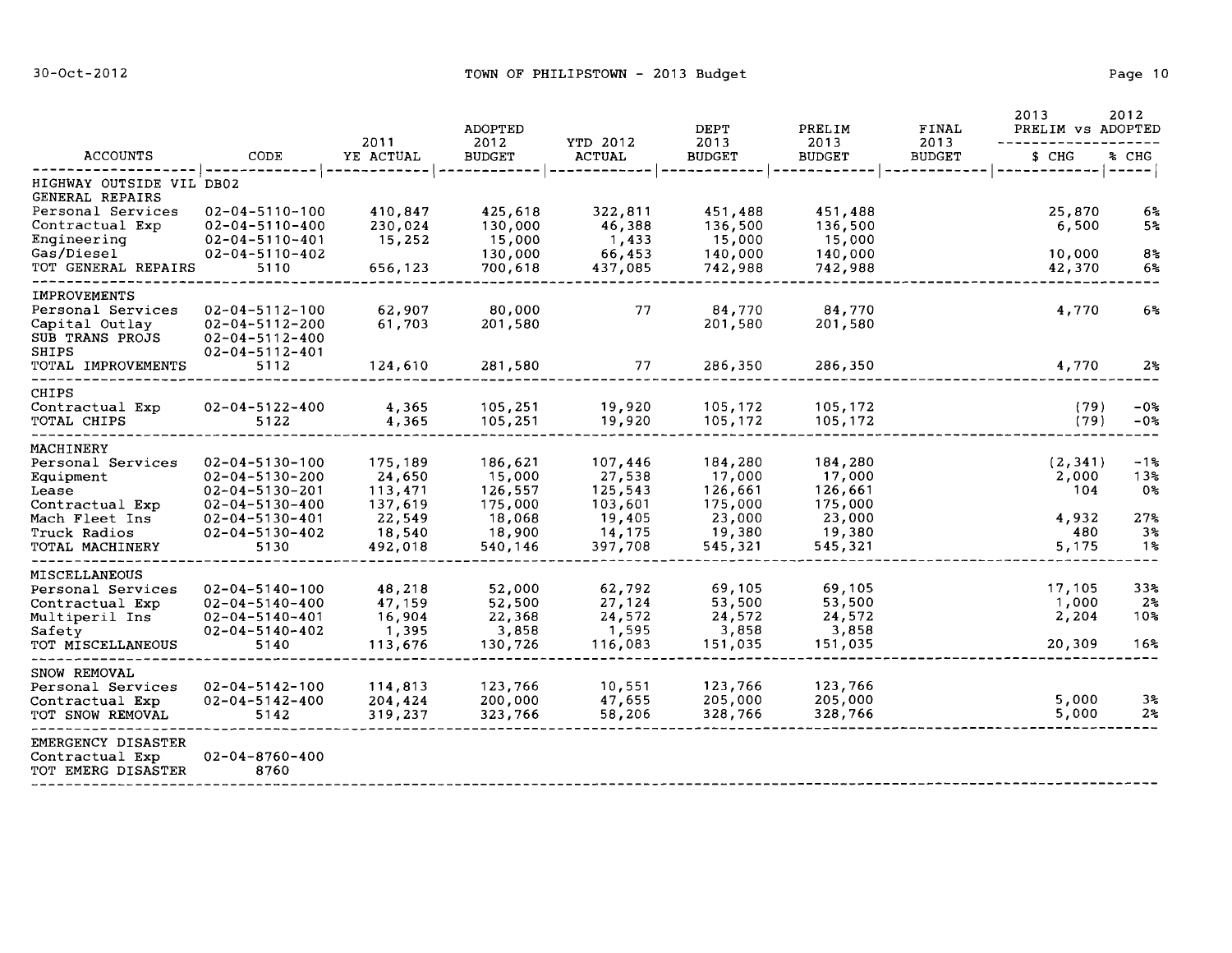|                                                                                                              |                                                                      | 2011             | ADOPTED<br>2012  | YTD 2012            | DEPT<br>2013     | PRELIM<br>2013   | <b>FINAL</b><br>2013 | 2013<br>2012<br>PRELIM vs ADOPTED |                        |  |
|--------------------------------------------------------------------------------------------------------------|----------------------------------------------------------------------|------------------|------------------|---------------------|------------------|------------------|----------------------|-----------------------------------|------------------------|--|
| <b>ACCOUNTS</b>                                                                                              | CODE                                                                 | YE ACTUAL        | <b>BUDGET</b>    | ACTUAL              | <b>BUDGET</b>    | <b>BUDGET</b>    | <b>BUDGET</b>        | \$ CHG                            | % CHG<br>---           |  |
| EMPLOYEE BENEFITS                                                                                            |                                                                      |                  |                  |                     |                  |                  |                      |                                   |                        |  |
| State Retirement                                                                                             | $02 - 08 - 9010 - 800$                                               | 115,718          | 126,956          | 130,956             | 156,340          | 156,340          |                      | 29,384                            | 23 <sub>5</sub>        |  |
| Social Security<br>Workmens Comp                                                                             | 02-08-9030-800<br>$02 - 08 - 9040 - 800$                             | 63,392<br>42,000 | 66,405<br>42,000 | 39,352<br>46,670    | 70,487<br>46,670 | 70,487<br>46,670 |                      | 4,082<br>4,670                    | 6%ะ<br>11 <sup>8</sup> |  |
| Unemployment Ins                                                                                             | $02 - 08 - 9050 - 800$                                               |                  | 500              |                     | 500              | 500              |                      |                                   |                        |  |
| Disability Ins                                                                                               | $02 - 08 - 9055 - 800$                                               |                  | 1,000            |                     | 1,000            | 1,000            |                      |                                   |                        |  |
| Medical Ins                                                                                                  | $02 - 08 - 9060 - 800$                                               | 334,250          | 366,637          | 259,847             | 353,285          | 353,285          |                      | (13, 352)                         | $-4.3$                 |  |
| Dental Ins                                                                                                   | 02-08-9060-801                                                       | 13,521           | 13,815           | 8,796               | 14,437           | 14,437           |                      | 622                               | 5%                     |  |
| MTA Payroll Tax<br>TOTAL BENEFITS                                                                            | 01-1980-400<br>9000                                                  | 2,114<br>570,995 | 2,951<br>620,264 | 1,840<br>487,461    | 3,132<br>645,851 | 3,132<br>645,851 |                      | 181<br>25,587                     | 6%<br>4%               |  |
|                                                                                                              |                                                                      |                  |                  |                     |                  |                  |                      |                                   |                        |  |
| DEBT SERVICE<br>Serial Bonds Prin<br>Serial Bonds Int<br>BAN/Prin Dome<br>BAN/Int Dome<br>TOTAL DEBT SERVICE | 02-09-9710-600<br>02-09-9710-700<br>02-09-9750-600<br>02-09-9750-700 |                  |                  |                     |                  |                  |                      |                                   |                        |  |
| TOT HWY OUTSIDE VIL -DB02                                                                                    |                                                                      | 2,281,024        |                  | 2,702,351 1,516,540 | 2,805,483        | 2,805,483        |                      | 103,132                           | 4%                     |  |
| HIGHWAY OUTSIDE VIL - DB02                                                                                   |                                                                      |                  |                  |                     |                  |                  |                      |                                   |                        |  |
| Services for Gov'ts 02-2300                                                                                  |                                                                      | 38,251           | 30,000           | 26,824              | 35,000           | 35,000           |                      | 5,000                             | 17 <sub>3</sub>        |  |
| Interest & Earnings 02-2401                                                                                  |                                                                      | 3,756            | 4,000            | 2,090               | 4,000            | 4,000            |                      |                                   |                        |  |
| Sale of Scrap                                                                                                | 02-2650                                                              |                  |                  |                     |                  |                  |                      |                                   |                        |  |
| Ins Recoveries                                                                                               | 02-2680                                                              |                  |                  |                     |                  |                  |                      |                                   |                        |  |
| Ref PrYr NYS Storm 02-2701                                                                                   |                                                                      |                  |                  |                     |                  |                  |                      |                                   |                        |  |
| Unclass Revenue<br>Consolidated Hwy                                                                          | 02-2770<br>$02 - 3501$                                               | 4,365            | 105,251          | 15,000              | 105,172          | 105,172          |                      | (79)                              | $-02$                  |  |
| SHIPS                                                                                                        | 02-3502                                                              |                  |                  |                     |                  |                  |                      |                                   |                        |  |
| NYS Sub Trans Fs                                                                                             | 02-3589                                                              |                  |                  |                     |                  |                  |                      |                                   |                        |  |
| Multi Modal                                                                                                  | 02-0000                                                              | 38,847           |                  |                     |                  |                  |                      |                                   |                        |  |
| <b>NYS FEMA</b><br>TOT HIGHWAY OUTSIDE VIL-DB02                                                              | 02-3960                                                              | 85,219           | 139,251          | 43,914              | 144,172          | 144,172          |                      | 4,921                             | 4%                     |  |
|                                                                                                              |                                                                      |                  |                  |                     |                  |                  |                      |                                   |                        |  |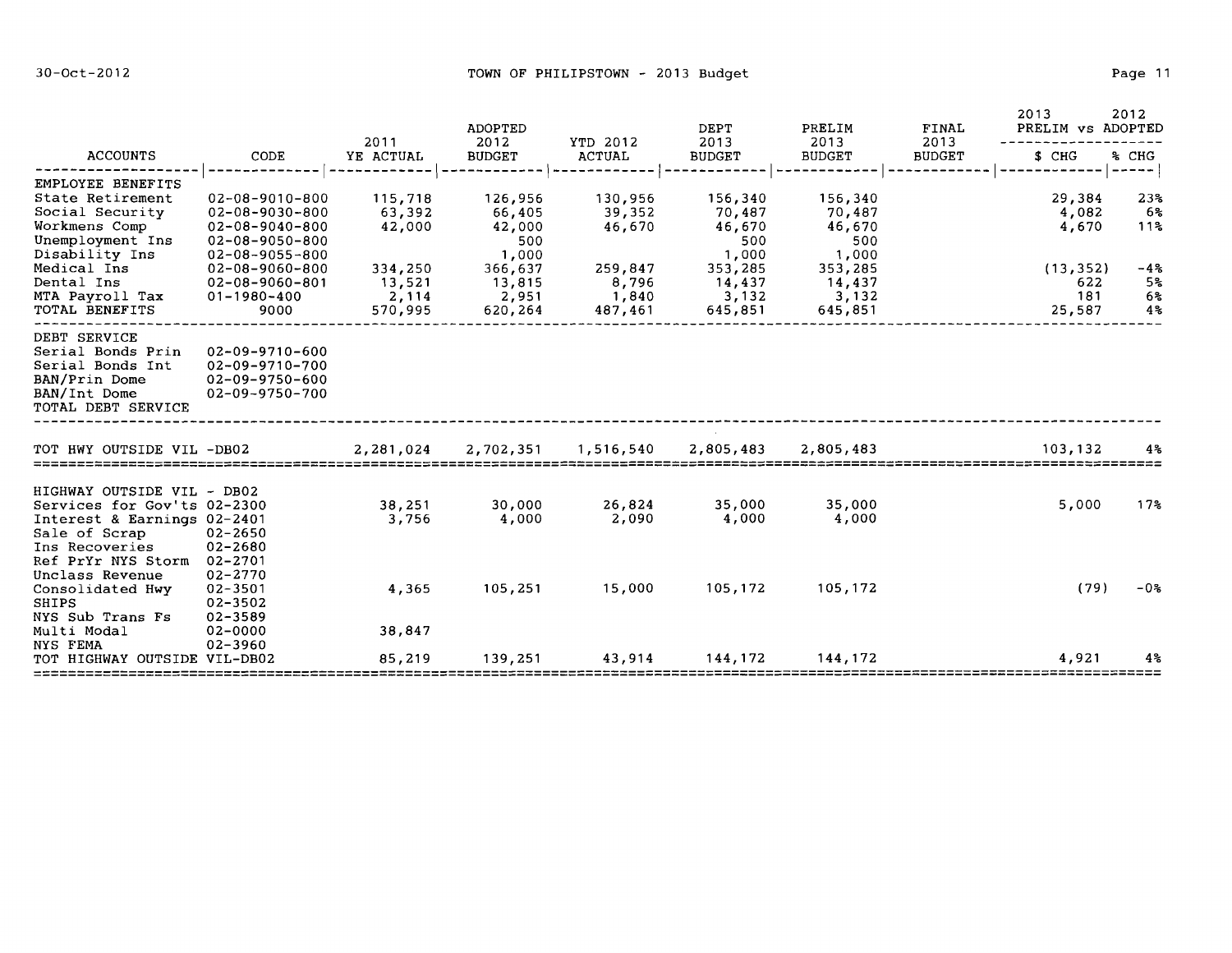$\sim$ 

|                                                                                                                       |                                                                                                               | 2011                                   | ADOPTED<br>2012                        | YTD 2012                               | DEPT<br>2013                           | PRELIM<br>2013                         | FINAL<br>2013 | 2013<br>PRELIM vs ADOPTED           | 2012                         |
|-----------------------------------------------------------------------------------------------------------------------|---------------------------------------------------------------------------------------------------------------|----------------------------------------|----------------------------------------|----------------------------------------|----------------------------------------|----------------------------------------|---------------|-------------------------------------|------------------------------|
| ACCOUNTS                                                                                                              | CODE                                                                                                          | YE ACTUAL                              | <b>BUDGET</b>                          | <b>ACTUAL</b>                          | <b>BUDGET</b>                          | <b>BUDGET</b>                          | <b>BUDGET</b> | \$ CHG                              | % CHG                        |
| CONTINENTAL VILLAGE<br>Paid on Fire Cont<br>Contractual Exp<br>Service Award<br>Debt Ser/Prin<br>Debt Ser/Int         | $#182 - SF11$<br>$11 - 02 - 3410 - 400$<br>$11 - 02 - 3410 - 401$<br>$11 - 02 - 3410 - 402$<br>00-09-9730-600 | 165,000<br>14,829<br>69,500            | 171,200<br>14,829<br>68,000            | 171,200<br>14,829<br>68,000            | 179,760<br>13,000<br>68,000            | 179,760<br>13,000<br>68,000            |               | 8,560<br>(1, 829)                   | 5%<br>$-12%$                 |
| TOT CONT VIL - SF11                                                                                                   | 00-09-9730-700<br>3410                                                                                        | 249,329                                | 254,029                                | 254,029                                | 260,760                                | 260,760                                |               | 6,731                               | 3%                           |
| PHILIPSTOWN #1 - SF13<br>Paid on Fire Cont 13-02-3412-400<br>Contractual Exp<br>Service Award<br>TOTAL PHSTN #1 - SF1 | $13 - 02 - 3412 - 401$<br>$13 - 02 - 3412 - 402$<br>3412                                                      | 45,000<br>4,306<br>594<br>49,900       | 45,900<br>5,197<br>15,444<br>66,541    | 45,900<br>5,197<br>15,444<br>66,541    | 46,818<br>5,197<br>15,444<br>67,459    | 46,818<br>5,197<br>15,444<br>67,459    |               | 918<br>918                          | $2\%$<br>1왕                  |
| GARRISON #5 - SF14<br>Paid on Fire Cont<br>Contractual Exp<br>Service Award<br>TOT GARR $#5$ - SF14                   | $14 - 02 - 3413 - 400$<br>$14 - 02 - 3413 - 401$<br>$14 - 02 - 3413 - 402$<br>3413                            | 524,732<br>24,715<br>36,324<br>585,771 | 535,227<br>24,715<br>36,327<br>596,269 | 535,227<br>24,715<br>36,327<br>596,269 | 585,931<br>21,000<br>36,324<br>643,255 | 585,931<br>21,000<br>36,324<br>643,255 |               | 50,704<br>(3, 715)<br>(3)<br>46,986 | 9%<br>$-15%$<br>$-0.5$<br>8% |
| NORTH HIGHLANDS - SF15<br>Per their budget<br>TOT N HIGHLANDS - SF                                                    | 15-02-3414-400<br>3414                                                                                        | 710,242<br>710,242                     | 717,624<br>717,624                     | 717,624<br>717,624                     | 720,274<br>720,274                     | 720,274<br>720,274                     |               | 2,650<br>2,650                      | 0%<br>0%                     |

 $\mathcal{L}(\mathbf{z})$  and  $\mathcal{L}(\mathbf{z})$  . The set of  $\mathcal{L}(\mathbf{z})$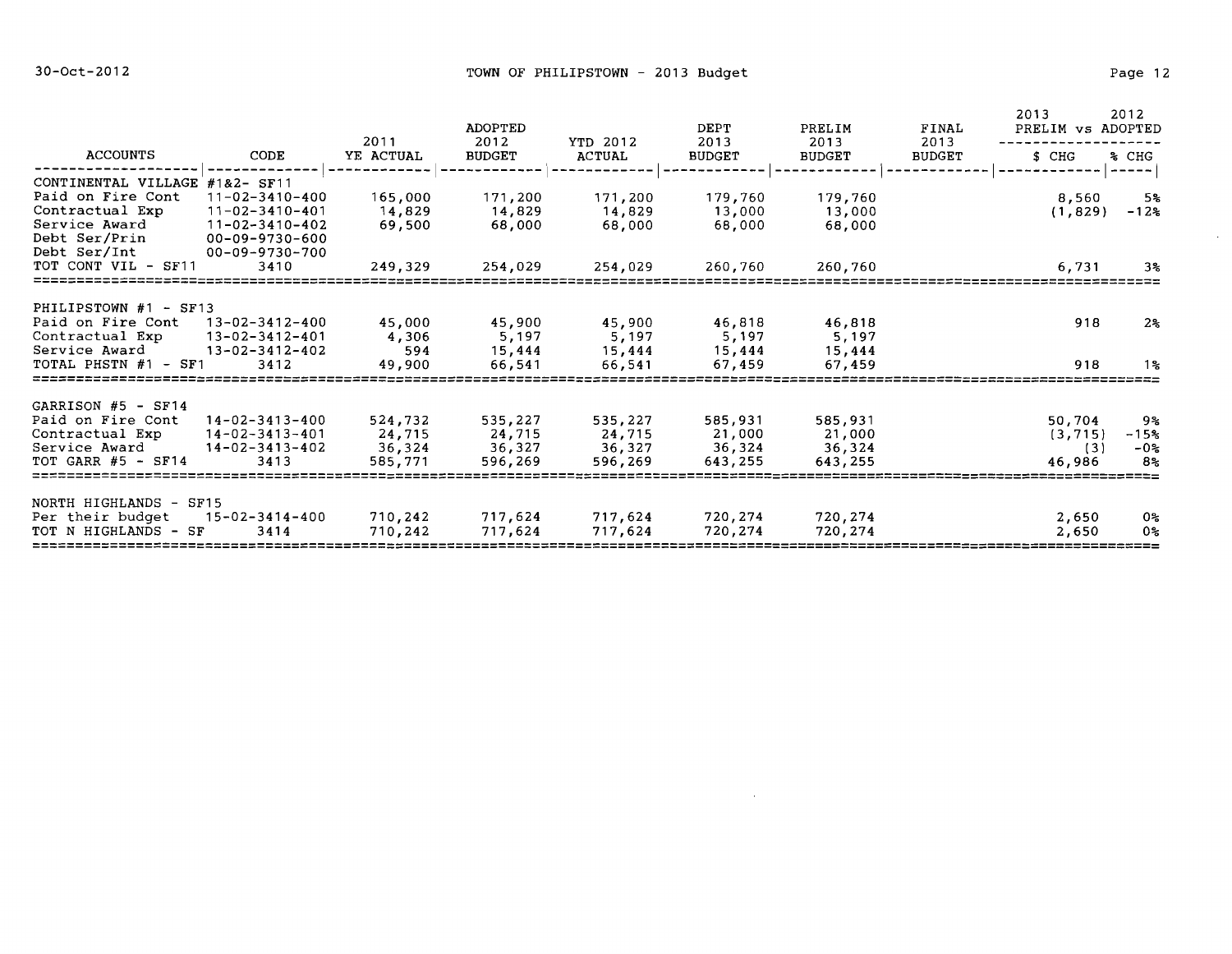|                                                                                                                         | CODE                                                                         |                                             | 2011                                        | <b>ADOPTED</b><br>2012                      | YTD 2012                                    | <b>DEPT</b><br>2013                         | PRELIM<br>2013 | FINAL<br>2013                           | 2013<br>PRELIM vs ADOPTED       | 2012 |
|-------------------------------------------------------------------------------------------------------------------------|------------------------------------------------------------------------------|---------------------------------------------|---------------------------------------------|---------------------------------------------|---------------------------------------------|---------------------------------------------|----------------|-----------------------------------------|---------------------------------|------|
| ACCOUNTS                                                                                                                |                                                                              | YE ACTUAL                                   | <b>BUDGET</b>                               | <b>ACTUAL</b>                               | <b>BUDGET</b>                               | <b>BUDGET</b>                               | <b>BUDGET</b>  | \$ CHG                                  | % CHG                           |      |
| GARRISON LANDING WATER DISTRICT - SW10<br>Contractual<br>Debt Service Princ 10-07-9730-600<br>Debt Service Int<br>TOTAL | 10-07-8310-400<br>10-07-9730-700                                             | 9,800<br>7,954<br>17,754                    | 10,303<br>7,697<br>18,000                   | 10,303<br>7,697<br>18,000                   | 10,588<br>7,412<br>18,000                   | 10,588<br>7,412<br>18,000                   |                | ------------- ----- <br>285<br>(285)    | 3%<br>$-4%$                     |      |
| GARRISON LANDING WATER DISTRICT - SW10<br>Metered Sales<br>TOTAL<br>*************************                           | $10 - 2140$                                                                  | 18,000<br>18,000                            | 18,000<br>18,000                            | 18,000<br>18,000                            | 18,000<br>18,000                            | 18,000<br>18,000                            |                |                                         |                                 |      |
| CONTINENTAL WATER DISTRICT - SW20<br>PERSONAL SERVICES                                                                  |                                                                              |                                             |                                             |                                             |                                             |                                             |                |                                         |                                 |      |
| Salaries<br>NYS Retirement<br>Social Security<br>Worker Comp<br>TOT PERSONAL SERVICE                                    | 20-07-8310-100<br>20-08-9010-800<br>$20 - 08 - 9030 - 800$<br>20-08-9040-800 | 74,125<br>5,229<br>5,671<br>5,000<br>90,025 | 75,750<br>4,000<br>5,500<br>3,000<br>88,250 | 54,779<br>3,000<br>4,191<br>5,000<br>66,970 | 77,375<br>5,000<br>5,920<br>5,000<br>93,295 | 77,375<br>5,000<br>5,920<br>5,000<br>93,295 |                | 1,625<br>1,000<br>420<br>2,000<br>5,045 | $2\%$<br>25%<br>8%<br>67%<br>6% |      |
| EOUIPMENT                                                                                                               | 20-07-8320-200                                                               | 34,510                                      | 40,000                                      | 30,611                                      | 45,000                                      | 45,000                                      |                | 5,000                                   | 13%                             |      |
| Repairs<br>Power<br>Water Purif<br>Purch Water<br>TOTAL EQUIPMENT                                                       | 20-07-8320-201<br>20-07-8330-400<br>$20 - 07 - 8340 - 400$                   | 5,705<br>22,175<br>62,390                   | 6,000<br>60,000<br>106,000                  | 4,343<br>14,412<br>49,366                   | 6,000<br>57,000<br>20,000<br>128,000        | 6,000<br>57,000<br>20,000<br>128,000        |                | (3,000)<br>20,000<br>22,000             | $-5%$<br>21%                    |      |
| CONTRACTUAL<br>Admin Exp<br>Cmnt lining Bond Prn20-09-9750-600<br>Cmnt lining Bond Int20-09-9750-700                    | 20-07-8310-400                                                               | 12,715<br>120,000<br>2,850                  | 10,000                                      | 11,089                                      | 13,000                                      | 13,000                                      |                | 3,000                                   | 30 <sub>8</sub>                 |      |
| Multiperil Ins<br>MTA Payroll Tax<br>Trans to Cap Fund<br>TOTAL CONTRACTUAL                                             | 20-01-1910-400<br>$00 - 01 - 1980 - 400$<br>00-01-9950-000                   | 4,500<br>191<br>140,256                     | 4,500<br>257<br>52,856<br>67,613            | 3,500<br>257<br>52,856<br>67,702            | 4,500<br>257<br>17,757                      | 4,500<br>257<br>17,757                      |                | $(52,856) - 100$ %<br>(49, 856)         | $-74%$                          |      |
| TOTAL CONTINENTAL WATER-SW20                                                                                            |                                                                              | 292,671                                     | 261,863                                     | 184,038                                     | 239,052                                     | 239,052                                     |                | (22, 811)                               | $-9.8$                          |      |
| CONTINENTAL WATER DIST - SW20                                                                                           |                                                                              |                                             |                                             |                                             |                                             |                                             |                |                                         |                                 |      |
| Metered Sales<br>Unpaid Metered Sales20-2141<br>Meter & Tap Charges 20-2145                                             | $20 - 2140$                                                                  | 88,160<br>21,780                            | 107,955<br>21,465                           | 102,255<br>21,465                           | 115,410<br>21,780                           | 115,410<br>21,780                           |                | 7,455<br>315                            | 7%<br>1%                        |      |
| Interest & Earnings 20-2401<br>Unclassified Rev<br>TOTAL CONT WATER DIST - SW20                                         | 20-2690                                                                      | 220<br>110,160                              | 200<br>129,620                              | 44<br>123,764                               | 200<br>137,390                              | 200<br>137,390                              |                | 7,770                                   | 6%                              |      |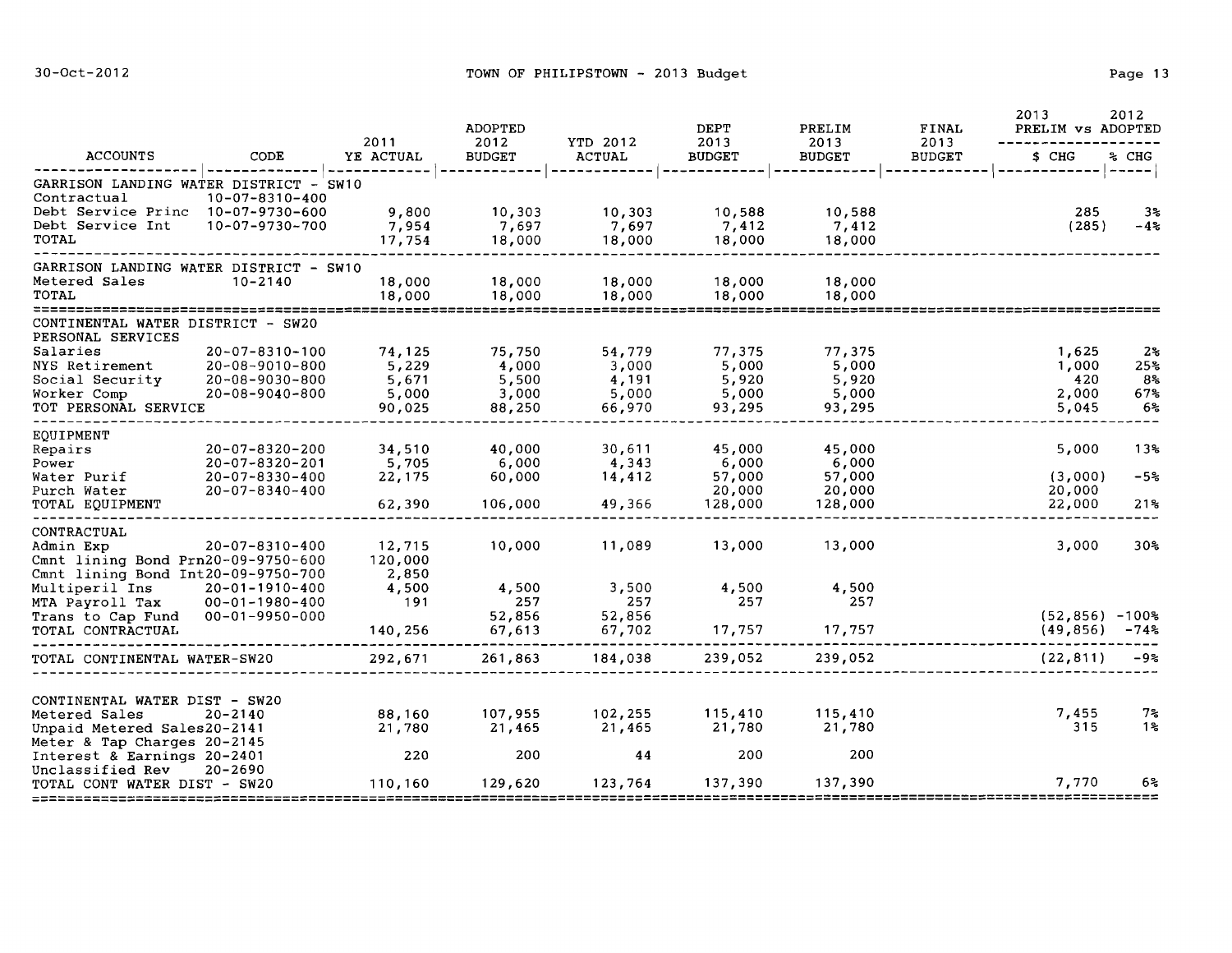|                                                                                            | 2011                                                      | ADOPTED<br>2012  | YTD 2012         | <b>DEPT</b><br>2013 | PRELIM<br>2013  | FINAL<br>2013 | 2013<br>PRELIM vs ADOPTED | 2012                      |
|--------------------------------------------------------------------------------------------|-----------------------------------------------------------|------------------|------------------|---------------------|-----------------|---------------|---------------------------|---------------------------|
| ACCOUNTS                                                                                   | CODE<br>YE ACTUAL                                         | <b>BUDGET</b>    | <b>ACTUAL</b>    | <b>BUDGET</b>       | <b>BUDGET</b>   | <b>BUDGET</b> | \$ CHG                    | % CHG<br>------           |
| CONTINENTAL PARK DIST - SP21<br>PERSONAL SERVICES                                          |                                                           |                  |                  |                     |                 |               |                           |                           |
| Salaries<br>NYS Retirement                                                                 | 21-06-7110-100<br>61,530<br>21-08-9010-800                | 74,000<br>1,000  | 54,650<br>5,507  | 75,000<br>2,500     | 75,000<br>2,500 |               | 1,000<br>1,500            | ୀ %<br>150%               |
| Social Security<br>Workers Comp                                                            | 4,665<br>21-08-9030-800<br>21-08-9040-800<br>5,137        | 5,700<br>3,200   | 4,142<br>5,400   | 5,500<br>4,200      | 5,500<br>4,200  |               | (200)<br>1,000            | $-4%$<br>31%              |
| Medical Ins<br>Dental                                                                      | 7,930<br>21-08-9060-800<br>$21 - 08 - 9060 - 801$         | 8,817            | 6,117            | 9,207               | 9,207           |               | 390                       | $4\%$                     |
| TOT PERSONAL SERVICE                                                                       | 79,262                                                    | 92,717           | 75,816           | 96,407              | 96,407          |               | 3,690                     | 4%                        |
| <b>EOUIPMENT</b><br>Misc. Equipment<br>TOTAL EQUIPMENT                                     | $21 - 06 - 7110 - 200$<br>7110                            |                  |                  |                     |                 |               |                           |                           |
| CONTRACTUAL EXPENSES                                                                       |                                                           |                  |                  |                     |                 |               |                           |                           |
| Liab Ins                                                                                   | $21 - 01 - 1910 - 400$<br>8,000                           | 10,000           | 6,412            | 8,500               | 8,500           |               | (1, 500)                  | $-15%$                    |
| MTA Payroll Tax<br>$01 - 1980 - 400$<br>All Other<br>Dam                                   | 178<br>41,128<br>21-06-7110-400<br>$21 - 06 - 7110 - 401$ | 255<br>42,000    | 118<br>24,118    | 255<br>45,225       | 255<br>45,225   |               | 3,225                     | 8 <sup>o</sup>            |
| Principal/Dam Rehab 21-09-9730-600<br>Interest<br>TOT CONTRACTUAL EXP                      | 24,643<br>21-09-9730-700<br>7110<br>73,949                | 10,571<br>62,826 | 10,512<br>41,160 | 7,272<br>61,252     | 7,272<br>61,252 |               | (3, 299)<br>(1, 574)      | $-31%$<br>$-3*$           |
| TOT CONTINENTAL PARK DIST - SP21                                                           | 153,211                                                   | 155,543          | 116,976          | 157,659             | 157,659         |               | 2,116                     | 1%                        |
| CONTINTENTAL PARK DIST - SP21<br>Park & Rec Charges 21-2001                                |                                                           |                  |                  |                     |                 |               |                           |                           |
| Taxes Putnam Valley 21-2110                                                                | 10,832                                                    | 9,880            | 11,742           | 9,883               | 9,883           |               | 3                         | 0%                        |
| Taxes Cortlandt<br>$21 - 2210$                                                             | 21,720                                                    | 35,750           | 21,720           | 39,534              | 39,534          |               | 3,784                     | 11 <sub>8</sub>           |
| Interest & Earnings 21-2401<br>Gifts & Donations 21-2705<br>Unclass Revenue<br>$21 - 2770$ | 359<br>3,555                                              | 300<br>4,700     | 178<br>3,825     | 350<br>4,500        | 350<br>4,500    |               | 50<br>(200)               | 17 <sub>8</sub><br>$-4.3$ |
| TOTAL CONTINTENTAL PARK DIST - SP2                                                         | 36,466                                                    | 50,630           | 37,465           | 54,267              | 54,267          |               | 3,637                     | 7%                        |